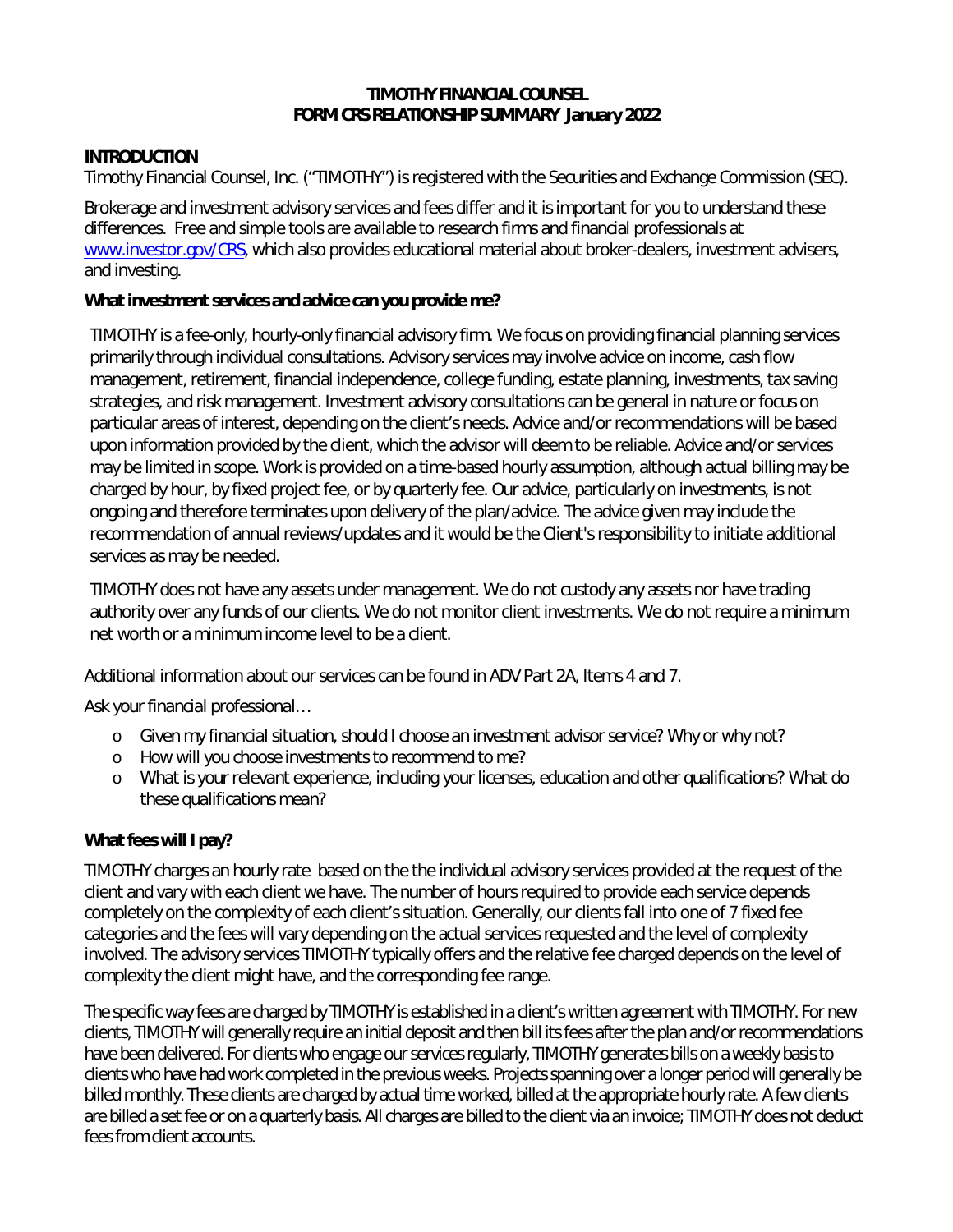In addition to hourly financial planning services, TIMOTHY employees may periodically provide educational seminars requested by third parties such as a business, fraternal association, or non-profit group. These seminars can provide education on basic financial planning concepts or a specific financial topic as requested. The firm may be paid a flat fee for the employee's time by the sponsoring party. TIMOTHY is not paid by attendees for the seminar, although attendees may independently contact TIMOTHY afterwards to engage our hourly financial planning services.

Please refer to firm's ADV Part 2, Item 5 for additional information regarding our fees.

*Ask your financial professional: Help me understand how these fees and costs might affect my investments. If I give you \$10,000 to invest, how much will go to fees and costs, and how much will be invested for me?*

#### **What are your legal obligations to me when acting as my investment adviser? How else does your firm make money and what conflicts of interest do you have?**

*When we act as your investment adviser*, we have to act in your best interest and not put our interest ahead of yours. At the same time, the way we make money creates some conflicts with your interests. You should understand and ask us about these conflicts because they can affect the investment advice we provide you.

*Ask your financial professional: How might your conflicts of interest affect me, and how will you address them?* 

#### **How do your financial professionals make money?**

Financial professionals who are employees at Timothy Financial Counsel, Inc. receive a fixed annual salary. Financial professionals who are owners of the firm receive compensation based on the net profits of the firm. This means that we have the incentive to increase the firm's net profits based on the fees that you pay and the expenses of the firm.

None of the firm's financial professionals are compensated based on factors such as: the amount of client assets they service; the time and complexity required to meet a client's needs; the product sold (i.e., differential compensation); product sales commissions; or revenue the firm earns from the financial professional's advisory services or recommendations.

### **Do you or your financial professionals have legal or disciplinary history?**

No. Please visit Investor.gov/CRS for a free and simple search tool to research you and your financial professionals.

*Ask your financial professional*: *As a financial professional, do you have any disciplinary history? For what type of conduct?*

*Who is my primary contact person? Is he or she a representative of an investment adviser or a broker-dealer? Who can I talk to if I have concerns about how this person is treating me?* 

Additional information about Timothy Financial Counsel's service and to request a copy of ADV Part 3 (Form CRS), please contact us at (630) 681-0700 or info@TimothyFinancial.com.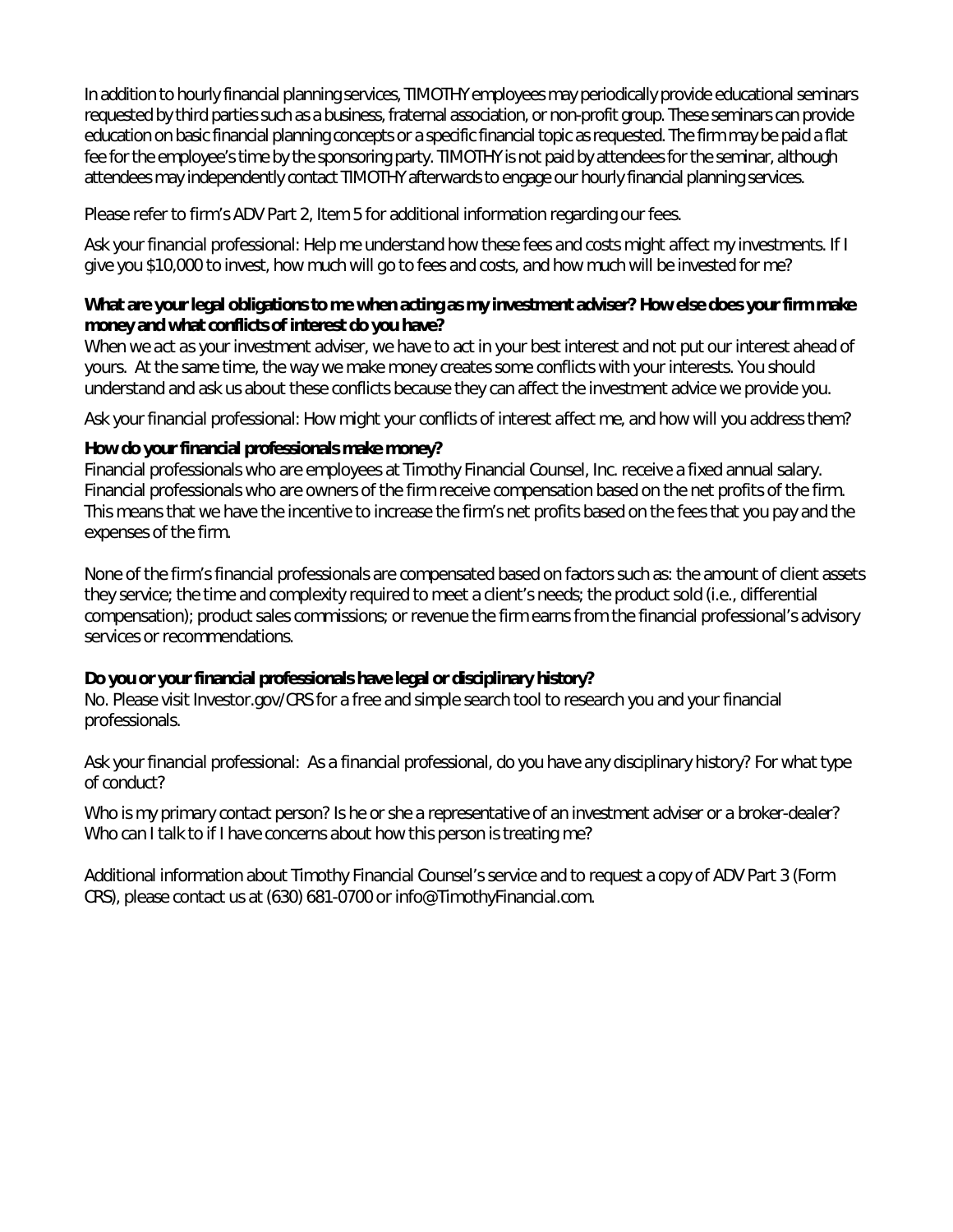

**FORM ADV Part 2A May 15, 2022** 

# <span id="page-2-0"></span>**Timothy Financial Counsel, Inc. 104 E. Roosevelt Road, Suite 200 Wheaton, IL 60187**

# **630-681-0700**

# **[www.timothyfinancial.com](http://www.timothyfinancial.com/)**

This Brochure provides information about the qualifications and business practices of Timothy Financial Counsel, Inc. ("TIMOTHY"). If you have any questions about the contents of this Brochure, please contact us at 630-681-0700 or [info@timothyfinancial.com.](mailto:info@timothyfinancial.com) The information in this Brochure has not been approved or verified by the United States Securities and Exchange Commission or by any state securities authority but has been sent to the IL Securities Department.

Timothy Financial Counsel, Inc. is a registered investment advisor. Registration of an Investment Advisor does not imply any level of skill or training. The oral and written communications of an Advisor provide you with information which you may use to determine whether to hire or retain an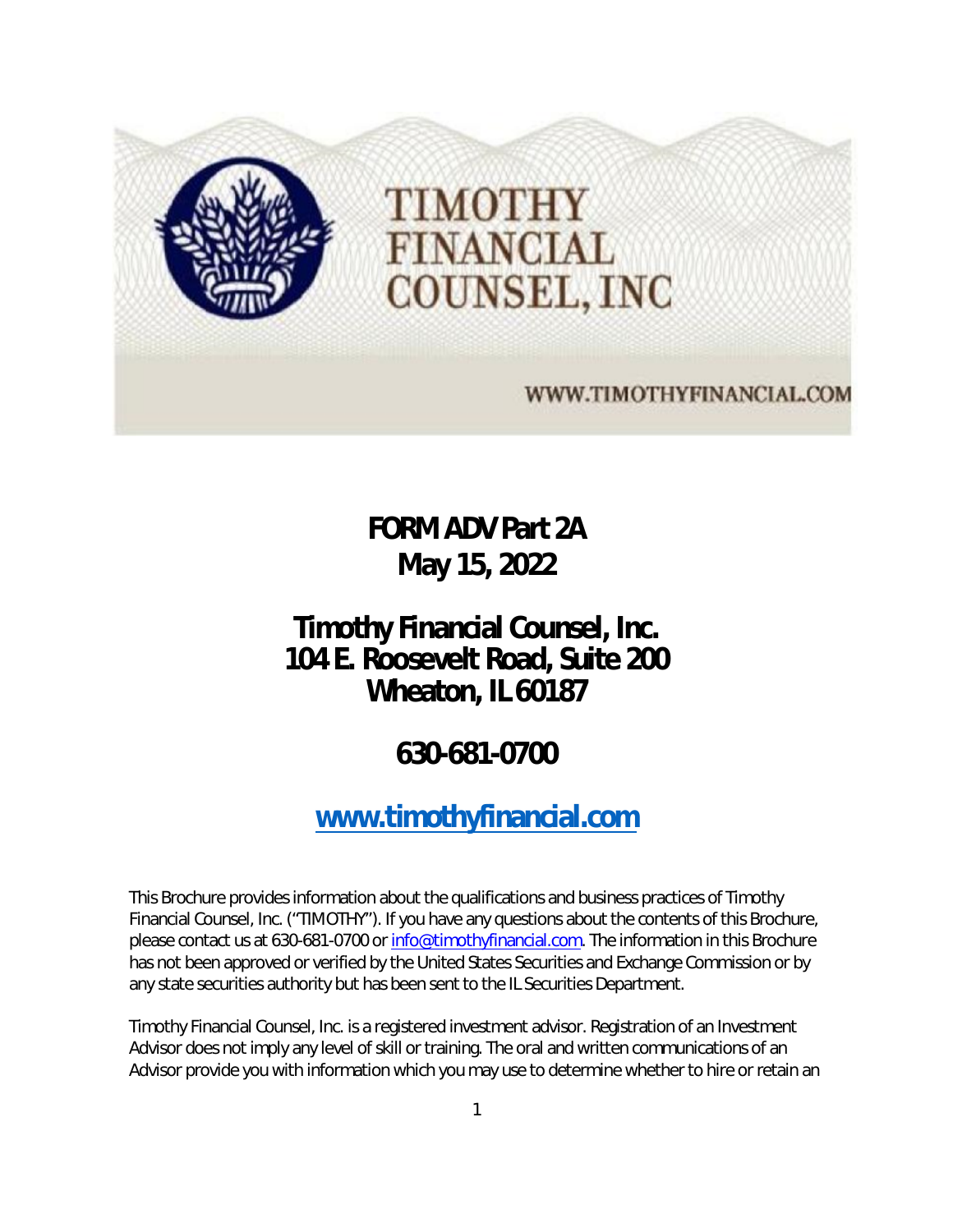Advisor. Click on the "Investment Adviser Search" link and then search for "Firm" using the firm's CRD number, which is 123037.

# <span id="page-3-0"></span>Item 2 – Material Changes

This firm Brochure is our disclosure document prepared according to regulatory requirements and rules. The firm has had no material changes since the annual update to our brochure on January 1, 2022.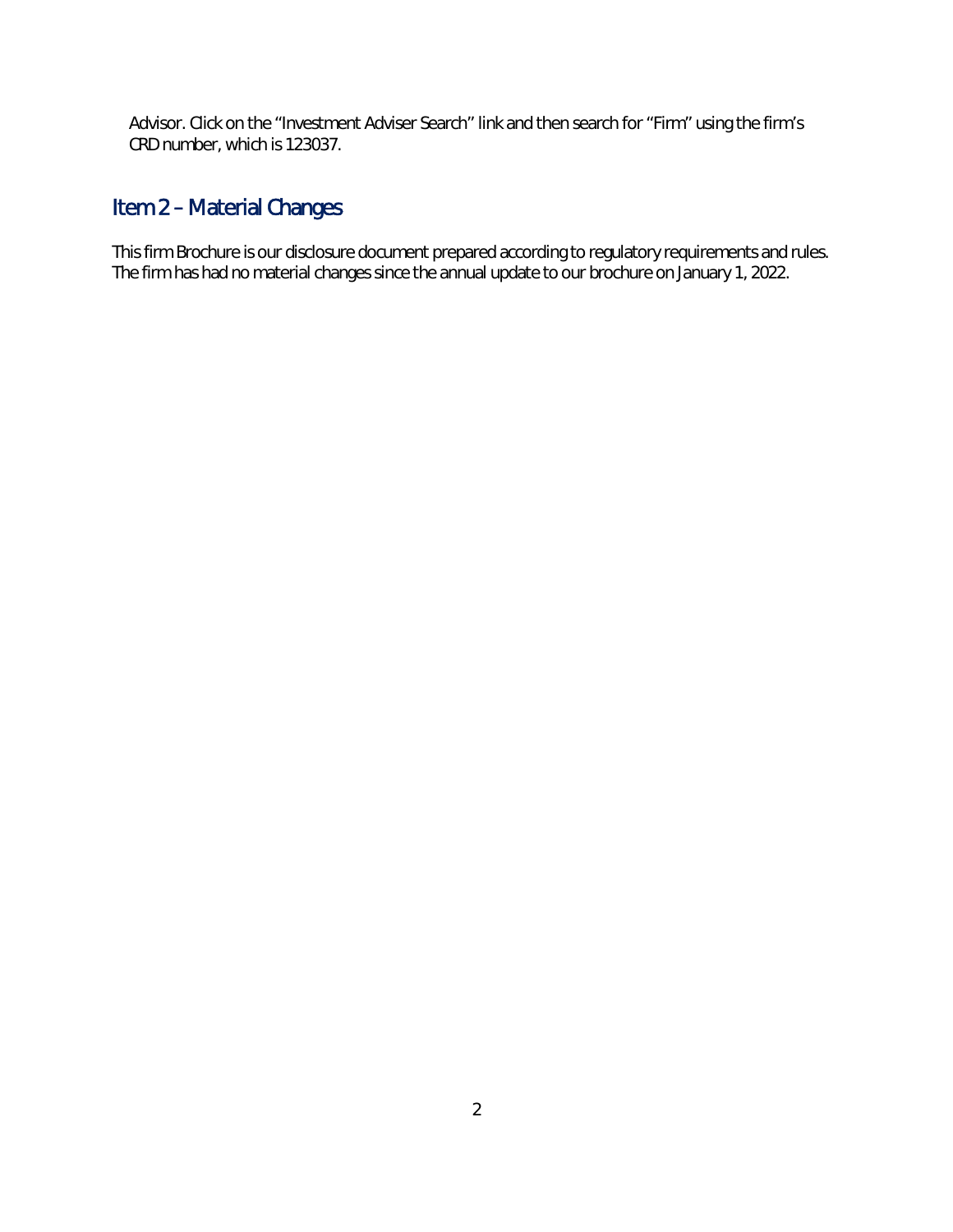# <span id="page-4-0"></span>Item 3 - Table of Contents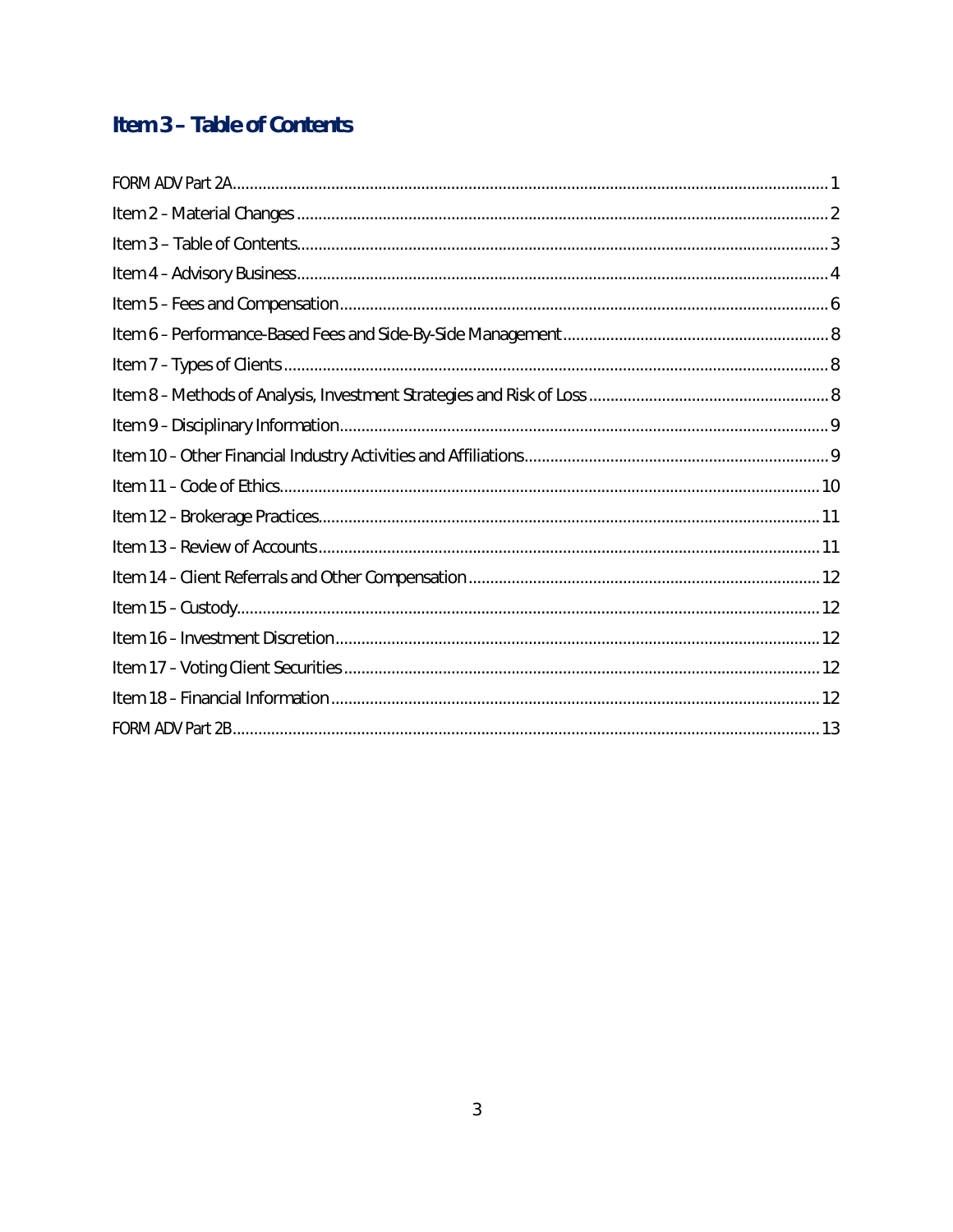## <span id="page-5-0"></span>**Item 4 – Advisory Business**

Timothy Financial Counsel, Inc. ("TIMOTHY") is a fee-only, hourly-only financial advisory firm. It was incorporated in 2000 and registered as an Investment Adviser in 2001. The primary owner is Mark T. Berg with Brian Wildman, Hoan Taussig, Michael Thrasher and Kara Beth Vance as the other principal owners. In February 2022, the firm moved from state to SEC registration. "Registration" means only that Timothy Financial Counsel, Inc. has met the minimum requirements for registration as an investment advisor and does not apply a certain level of skill or training or that the SEC or any other regulator guarantees the quality of our services or recommends them.

TIMOTHY focuses on providing financial planning services primarily through individual consultations. Advisory services may involve advice on income, cash flow management, retirement, financial independence, college funding, estate planning, investments, tax saving strategies, and risk management. Investment advisory consultations can be general in nature or focus on particular areas of interest, depending on the client's needs. Advice and/or recommendations will be based upon information provided by the client, which the advisor will deem to be reliable. Advice and/or services may be limited in scope. Work is provided on a time-based hourly assumption, although actual billing may be charged by hour, by fixed project fee, or by quarterly fee. Our advice, particularly on investments, is not ongoing and therefore terminates upon delivery of the plan/advice. The advice given may include the recommendation of annual reviews/updates and it would be the Client's responsibility to initiate additional services as may be needed.

TIMOTHY does not have any assets under management. We do not custody any assets nor have trading authority over any funds of our clients. We do not require a minimum net worth or a minimum income level to be a client.

The individual advisory services provided are at the request of the client and vary with each client we have. The number of hours required to provide each service depends completely on the complexity of each client's situation. Generally, our clients fall into one of 7 categories and the fees will vary depending on the actual services requested and the level of complexity involved. Below are examples of the 7 categories. The description includes the advisory services TIMOTHY typically offers, the level of complexity the client might have, and the corresponding fee range.

#### **Start-the-Clock Hourly Advice (rate of planner)**

This option is an open-ended meeting where clients can bring documents and start asking questions. We provide general advice based on their situation without detailed analysis. No written presentation or report is provided unless requested. This is most appropriate for clients who are looking to have a specific question answered such as "What employer benefits should I take advantage of?" The final cost is based on actual time involved.

#### **Next-Gen Planning (\$1,500 - \$5,000)**

This is a general review of a client's financial situation. It involves identification of client goals, data gathering, financial planning analysis and presentation of recommendations. It will provide fundamental financial planning strategies to help clients towards their goals. It may provide an overview of client's financial situation, some cash flow projections, asset allocation or other advisory services.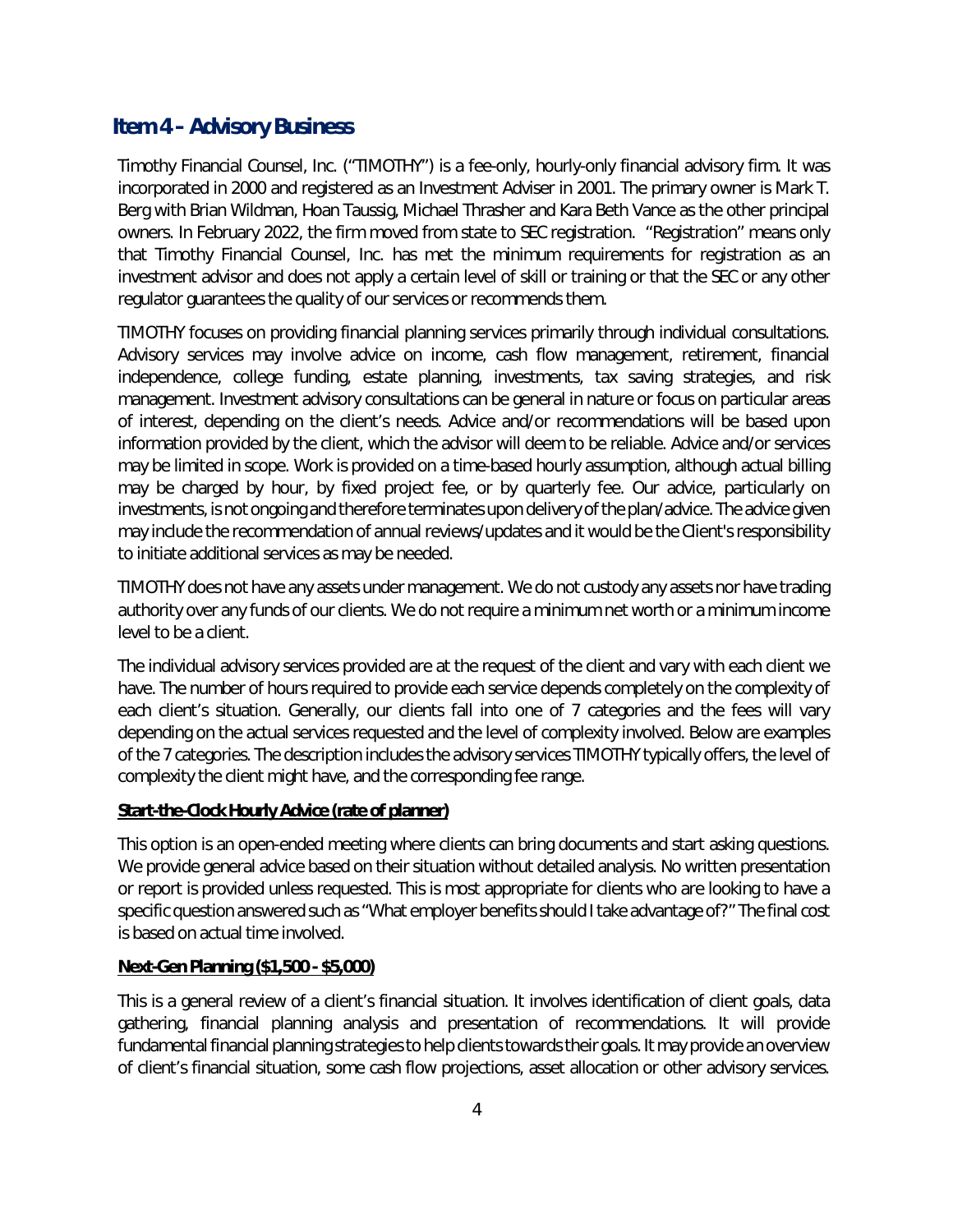This is most appropriate for younger clients who do not need a comprehensive financial plan, have basic financial and investment needs, and/or need guidance on making initial financial decisions. Cost is determined by complexity of client's situation and actual time will be billed.

#### **Level 1 Financial Plan (\$3,000 - \$6,000)**

This would be a financial plan focused on the areas requested by the client and involves a **modest** level of complexity. The time for this level can range from 10-20 hours, depending on the actual services requested and the complexity of the situation.

- It typically includes basic tax planning strategies, introduction of college savings, basic retirement contribution decisions, exploration of retirement timing, basic insurance sufficiency and/or introduction of estate design.
- Clients may receive a detailed cash flow projection and comprehensive report with recommendations for financial goals, investment analysis and possibly basic insurance or estate design.

#### **Level 2 Financial Plan (\$3,600 - \$7,500)**

This would be a financial plan focused on the areas requested by the client and involves a **moderate** level of complexity. The time for this level can range from 12-25 hours, depending on the actual services requested and the complexity of the situation.

- It typically includes tax planning strategies, college savings, multiple retirement contribution options, assessing an expected retirement date, investment analysis, and/or review of insurance sufficiency and estate design.
- Clients may receive a detailed cash flow projection and comprehensive report with recommendations for financial goals, investment analysis, insurance, or estate design.

#### **Level 3 Financial Plan (\$4,500 - \$9,000)**

This would be a financial plan focused on the areas requested by the client and involves a **medium** level of complexity. The time for this level can range from 15-30 hours, depending on the actual services requested and the complexity of the situation.

- It typically includes more advanced tax planning strategies, advanced employee benefit options, projecting an expected retirement date, small business consulting, annuity discussions, investment analysis, and/or review of multiple insurance policies or simple estate documents.
- Clients may receive a detailed cash flow projection and comprehensive report with recommendations for advanced financial goals, investment analysis, insurance advice or estate development.

#### **Level 4 Financial Plan (\$7,500 - \$18,000)**

This would be a financial plan focused on the areas requested by the client and involves a **moderately high** level of complexity. The time for this level can range from 25-40 hours, depending on the actual services requested and the complexity of the situation.

 It typically includes advanced tax planning strategies, advanced employee benefit options, preretirement decisions, small business consulting, annuity decisions, investment analysis, review of multiple insurance policies and/or moderately complex estate documents.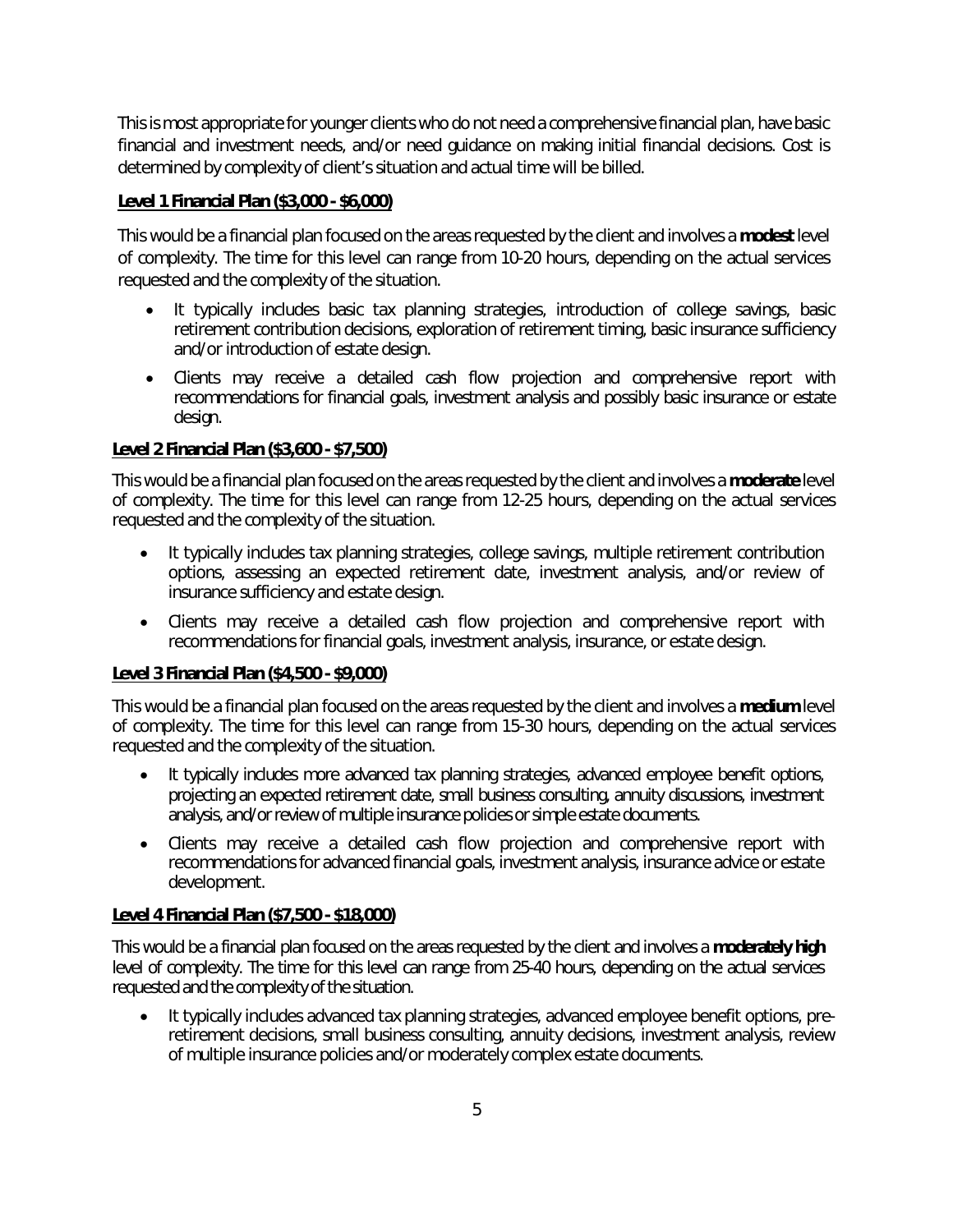- Clients may receive several detailed cash flow projections and a comprehensive report with recommendations for financial goals, investment analysis, insurance advice or estate development.
- This level typically will include clients who have multiple levels of compensation, have an appreciable percentage of net worth in employer grants/options/RSUs, have multiple deferred compensation elections, or own a business with employees. Clients who have several term and permanent life insurance policies or complex estate documents would fall into this level as well.

#### **Level 5 Financial Plan (\$18,000 or more)**

This would be a financial plan focused on the areas requested by the client and involves an **extremely high**  level of complexity. The time for this level will range from 40 or more hours, depending on the actual services requested and the complexity of the situation.

- It typically includes advanced tax planning and estate planning strategies, executive level employee benefits, early financial independence decisions, small business consulting, investment analysis, review of highly complex insurance policies or highly complex estate documents. It could also include legacy planning or complex gifting strategies.
- There are multiple client meetings to review several areas of services. Significant time is spent discussing financial goals, data gathering and analyzing the client's complex financial situation. Clients may receive written, detailed recommendations on each area of service as requested.
- This level typically will include clients who are particularly complex because they either have substantial wealth (\$10+ million), large or complicated estates, or unique assets like partnerships and shares in private businesses.

In addition to hourly financial planning services, TIMOTHY employees may periodically provide educational seminars requested by third parties such as a business, fraternal association, or non-profit group. These seminars can provide education on basic financial planning concepts or a specific financial topic as requested. The firm may be paid a flat fee for the employee's time by the sponsoring party. TIMOTHY is not paid by attendees for the seminar, although attendees may independently contact TIMOTHY afterwards to engage our hourly financial planning services.

As a result of the Employment Retirement Income Security Act (ERISA), Timothy Financial Counsel, Inc. hereby acknowledges that it is a "fiduciary" when the firm's services are subject to the provisions of ERISA of 1974, as amended.

## <span id="page-7-0"></span>**Item 5 – Fees and Compensation**

The specific way fees are charged by TIMOTHY is established in a client's written agreement with TIMOTHY. For new clients, TIMOTHY will generally require an initial deposit and then bill its fees after the plan and/or recommendations have been delivered. For clients who engage our services regularly, TIMOTHY generates bills on a weekly basis to clients who have had work completed in the previous weeks. Projects spanning over a longer period will generally be billed monthly. These clients are charged by actual time worked, billed at the appropriate hourly rate. A few clients are billed a set fee or on a quarterly basis. All charges are billed to the client via an invoice; TIMOTHY does not deduct fees from client accounts.

As of August 16, 2021, our regular hourly rate is \$300 per hour for Level 1-4 clients. Clients with a specific primary planner are charged the following hourly rate: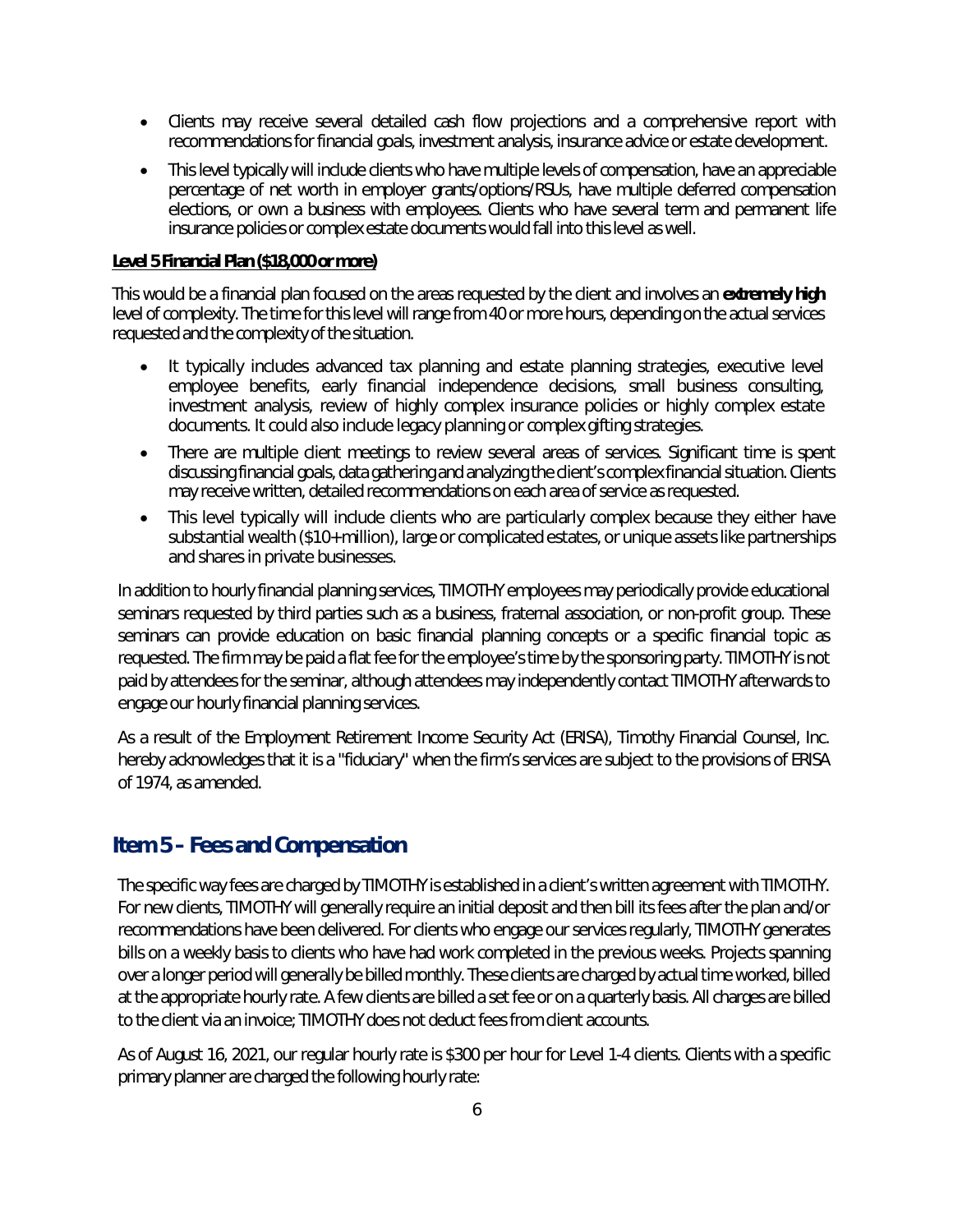- o Brian Wildman, Hoan Taussig, Michael Thrasher , or Kara Beth Vance clients can be charged a rate up to \$450 per hour;
- o Mark Berg clients are charged at his rate of \$600 per hour.

Lastly, beginning January 1, 2021, clients in our Next Gen program will be billed at a rate of \$265 per hour. Next Gen clients may have the option to pay monthly to help spread the cost of the eventual large hourly invoice.

In addition, any clients in our Fee Savings Program (program for ongoing clients willing to commit to a certain number of hours) will be charged at a discounted rate and some clients receive a discretionary family discount or non-profit discount.

| Rate             | Current    | <b>Criteria</b>                                                                                                              |
|------------------|------------|------------------------------------------------------------------------------------------------------------------------------|
| Next Gen<br>Rate | \$265/hour | Clients in the Next Gen Program                                                                                              |
| Rate Type 1      | \$300/hour | Regular clients of Charis Ellis, Jacob Frerichs, Mark Ahrenholz,<br>Andrew Linquist, and Luke Lamar as their primary advisor |
| Rate Type 2      | \$450/hour | Regular clients with Brian Wildman, Hoan Taussig, Michael<br>Thrasher, or Kara Beth Vance as their primary advisor           |
| Rate Type 3      | \$600/hour | Regular clients with Mark T. Berg as their primary advisor                                                                   |

The hourly fee is billed in one-minute increments.

Fees for each engagement are based upon the time and complexity of the desired services. Upon request, an estimate may be provided to clients prior to the commencement of the project. Any increase to fees would be based on additional time required to provide services as requested by the client. Fees for work are negotiable in the sense that work scope can be removed or complexity can be reduced. Once services and scope of work have been agreed upon, fees are not negotiable. The firm does reserve the right to do pro bono work.

Consultation services may be immediately terminated upon written notice by either party within seven days of signature on the client agreements and no fee will be due. Thereafter, the Client will only be invoiced for time incurred by TIMOTHY up until the date of written termination and the decision to invoice is at the discretion of the Advisor. Upon termination of any engagement, any earned, unpaid fees will be due and payable. Any unearned fees will be returned based upon the hours not earned.

All fees paid to TIMOTHY for advisory services are separate from fees of brokerage commissions, transaction fees, and other related costs and expenses which may be incurred by the client. Clients may incur certain charges imposed by custodians, brokers, third party investment and other third parties such as fees charged by managers, custodial fees, deferred sales charges, odd-lot differentials, transfer taxes, wire transfer, electronic fund fees, and other fees and taxes on brokerage accounts and securities transactions. Mutual funds and exchange traded funds also charge internal management fees, which are disclosed in a fund's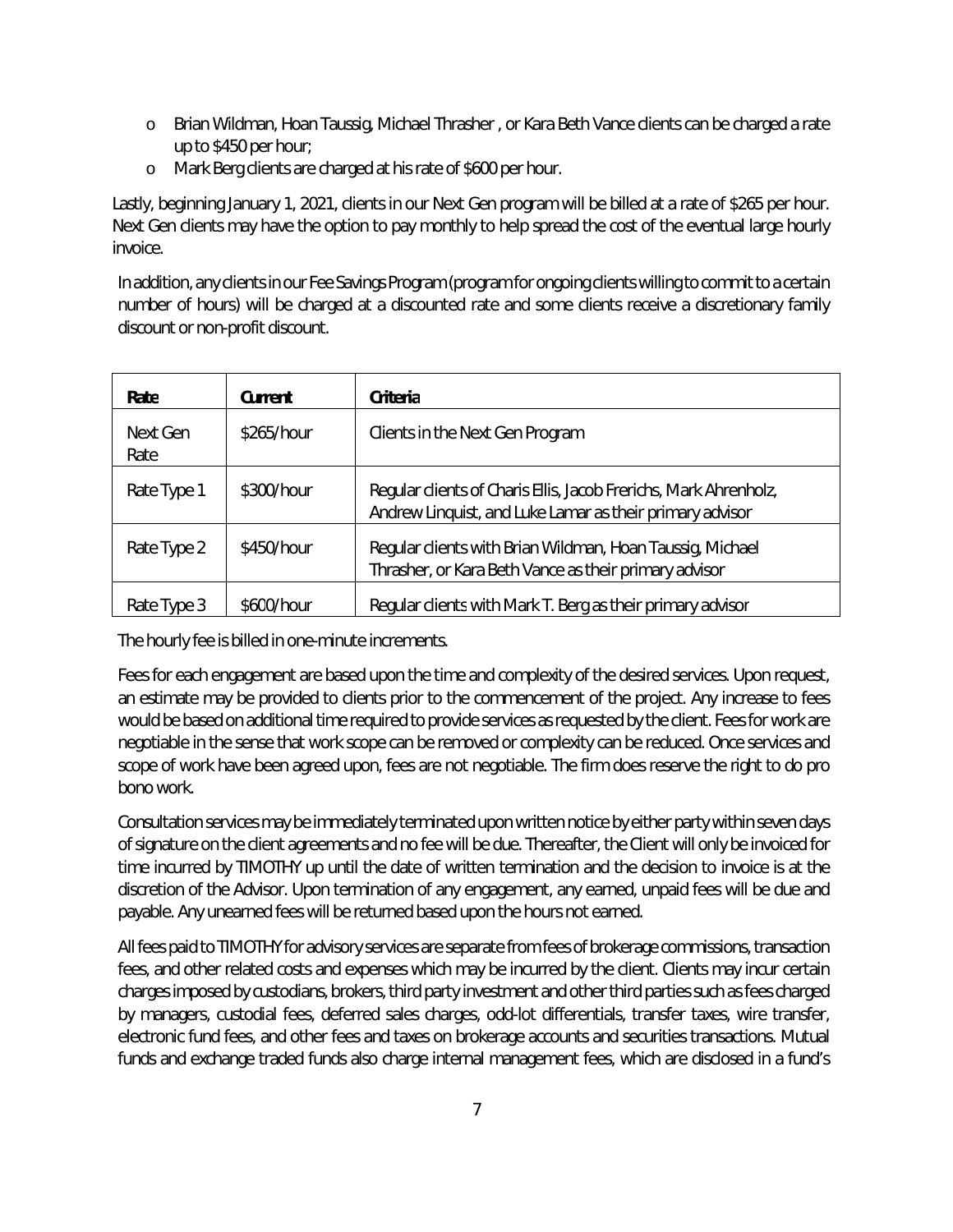prospectus. Such charges, fees and commissions are exclusive of and in addition to TIMOTHY's fee. TIMOTHY receives no portion of these other commissions, fees, and costs.

TIMOTHY does not sell any products and therefore receives no compensation based upon implementation of recommendations. Clients have the option to purchase investment products that we may recommend through any provider of their choice. TIMOTHY offers no broker services.

Item 12 further describes the factors that TIMOTHY considers in suggesting any broker-dealers for client transactions and determining the reasonableness of their compensation (*e.g.*, commissions).

## <span id="page-9-0"></span>**Item 6 – Performance-Based Fees and Side-By-Side Management**

The advisory fees invoiced by TIMOTHY represent hourly charges for advisory services only. The firm does not charge performance-related fees (fees based on a share of capital gains on or capital appreciation of the assets of a client) and therefore does not engage in side-by-side management.

## <span id="page-9-1"></span>**Item 7 – Types of Clients**

TIMOTHY may provide advisory services to individuals, families, businesses, trusts, estates, charities, pension and profit-sharing plans, and other organizations. There are no minimum asset or income requirements to be a TIMOTHY client.

The advisory representatives of TIMOTHY may from time to time conduct educational workshops which may include presentations on financial planning, various investment and risk management strategies, college funding, estate and retirement planning and tax-saving strategies. Attendees are under no obligation to do so but are welcome to explore individualized services with TIMOTHY. TIMOTHY also provides workshops for other investment professionals which focus on financial planning, business startups and practice management.

## <span id="page-9-2"></span>**Item 8 – Methods of Analysis, Investment Strategies and Risk of Loss**

For new clients who engage us for an investment analysis, TIMOTHY measures the investor's goals, risk tolerance and time horizon through an interview process and two different questionnaires to determine investment strategies or a financial plan that, according to the Advisors' judgment, are best suited to fit the Client's needs. In providing its financial planning services, TIMOTHY looks to the long-term. After TIMOTHY evaluates the Client's financial needs, the Advisor will design investment and risk management strategies to help the Client achieve his or her financial goals. Casualty insurance (i.e., homeowners, auto, liability, etc.) is reviewed only by Client request, and would be provided by an outside casualty firm.

If the Advisor provides specific investment strategies, this information may be based upon several concepts and determined by the type of investor. TIMOTHY investment recommendations reflect certain principles and considerations. We consider their investment accounts as a single integrated portfolio. We make recommendations to diversify the portfolio across several asset classes. Tax efficiency is important but is not the sole consideration in developing a strategy. Finally, we pay close attention to investment expenses and numerous other factors related to individual investment selection.

Investment strategies may include long-term and short-term purchases depending upon the individual needs of the client. The concept of asset allocation or spreading investments among a number of asset classes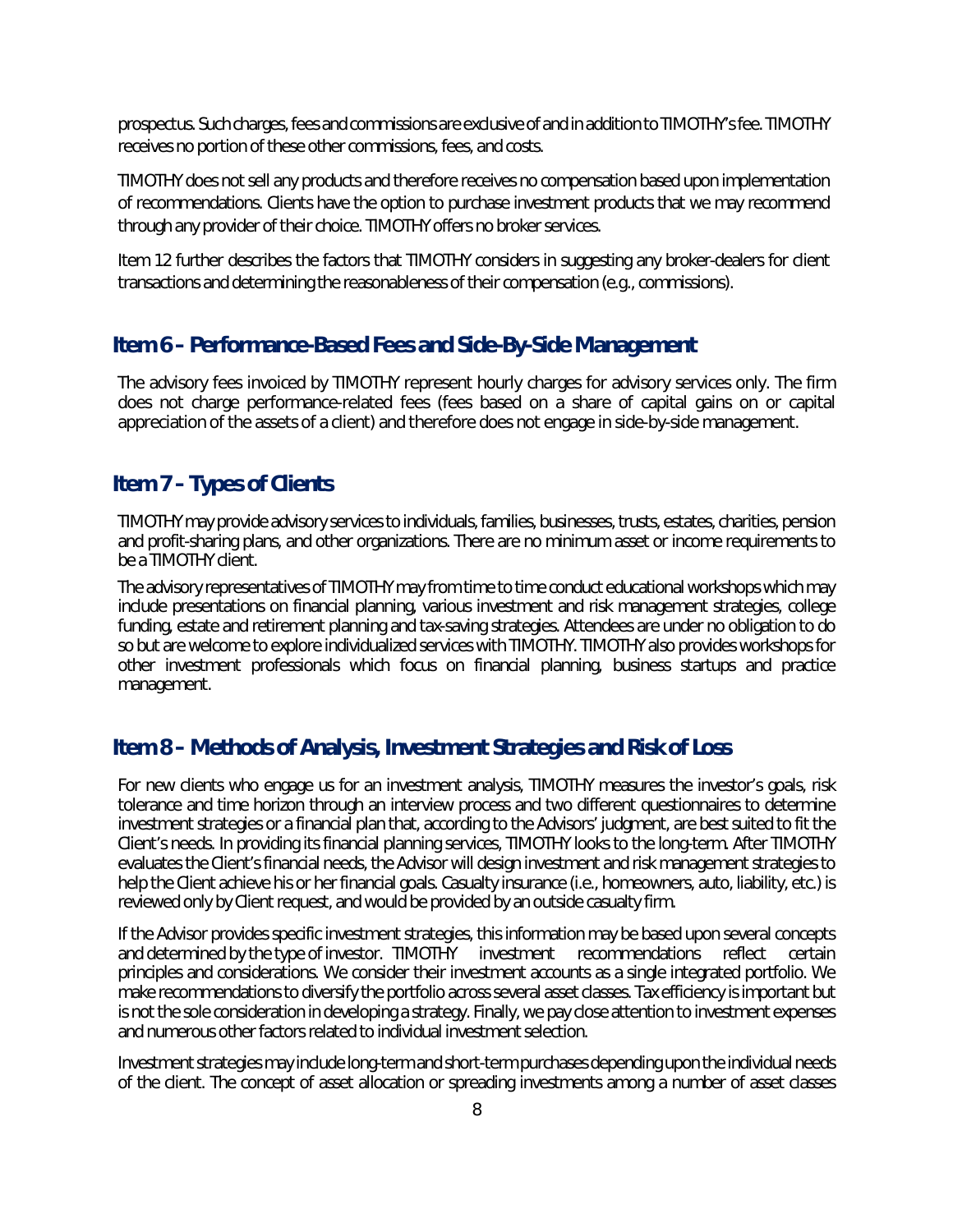(domestic stocks vs. foreign stocks; large cap stocks vs. small cap stocks; corporate bonds vs. government securities), is in the forefront of our strategies. Short-term purchases are limited to cash equivalents or shortterm bond funds. Asset allocation seeks to achieve the most efficient diversification of assets, to lessen risk while not sacrificing the effectiveness of the portfolio to yield the client's objectives. Since TIMOTHY believes that risk reduction is a key element to long-term investment success, asset allocation principles are a key part of the firm's overall approach in preparing advice for Clients.

TIMOTHY generally does not recommend specific individual equity securities or specific sectors within most asset classes. In general, we do not recommend individual company stocks or bonds. TIMOTHY's recommendations provide exposure to market sectors through funds that invest in a broad asset class.

The major asset classes TIMOTHY commonly recommends are U.S. Large Capitalization Stocks, U.S. Mid Capitalization Stocks, US Small Capitalization Stocks, Foreign Stocks, Real Estate and Risk Hedge Strategies, Short and Intermediate Fixed Income Securities, Cash and Cash Equivalents. Excluding retirement plan investment options, we generally recommend no-load mutual funds or Exchange-Traded Funds (ETF's) that represent either an index or managed portfolio of individual securities diversified within the target asset class. When recommending a specific fund, our criteria include but is not limited sales load, expense ratio performance, style, tenure, market capitalization, turnover ratio, and inception. Recommendations for or purchases of investments will be based on publicly available reports and analysis. In the case of mutual funds, recommendations will be based on reports and analysis of performance and managers, and certain computerized or other models for asset allocation. TIMOTHY also utilizes many sources of information including financial news and research materials.

Investing in securities involves risk of loss that clients should be prepared to bear. TIMOTHY in no way guarantees performance or results. Although clients may re-engage our services at any time, TIMOTHY encourages the strategy of regular portfolio rebalancing. Periodic rebalancing is a disciplined way to, over time, sell (relatively) high and buy (relatively) low and maintain the portfolio risk profile. TIMOTHY may encourage the review and evaluations of client portfolios at least once a year. Depending on the client's individual circumstances, we may encourage more frequent review and rebalancing. Additionally, in environments with high volatility, we may encourage more frequent rebalancing for clients.

### <span id="page-10-0"></span>**Item 9 – Disciplinary Information**

Registered investment advisors are required to disclose all material facts regarding any legal or disciplinary events that would be material to your evaluation of TIMOTHY or the integrity of TIMOTHY's management. TIMOTHY has no history of any disciplinary action.

### <span id="page-10-1"></span>**Item 10 – Other Financial Industry Activities and Affiliations**

TIMOTHY is engaged in fee-only hourly financial planning, as described more fully in Item 4. TIMOTHY may conduct seminars on financial planning or budgeting. TIMOTHY does not refer clients to other Investment Advisory Firms in return for a fee. Clients may engage our services as an hourly project to help them through a selection process. Referrals may be provided, only as a service and as requested by clients, but we receive no compensation from the Advisory Firm.

TIMOTHY does have professional relationships with other third parties but receives no hard dollar compensation from any third party. TIMOTHY may receive small gifts from third parties as to do otherwise would appear ungrateful (see Item 14 for clarification). For the benefit of clients, TIMOTHY has made arrangements for clients to receive discounted services from some of these third parties. Examples of other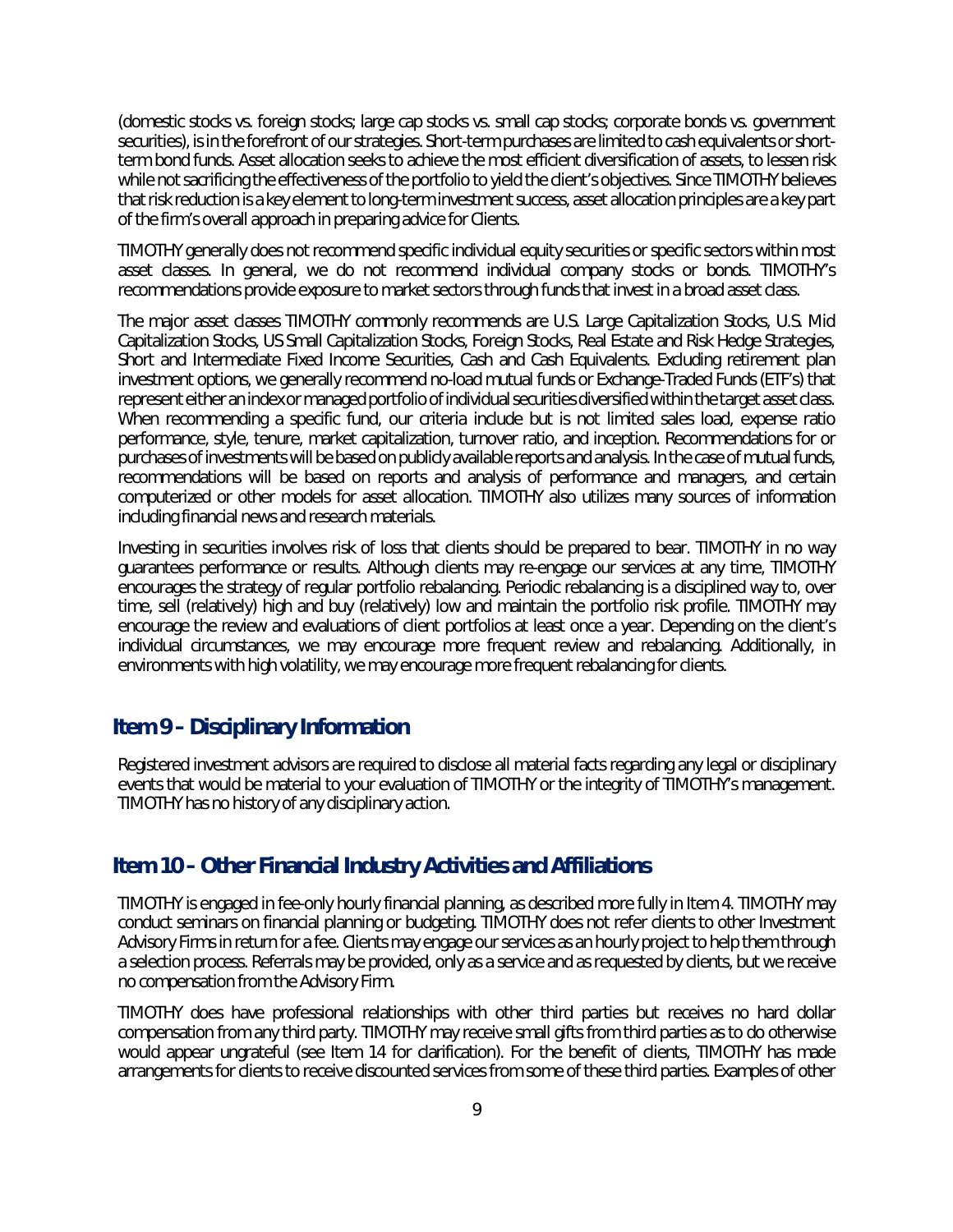third parties would include broker-dealers, investment companies, mutual funds, banking institutions, insurance agencies, accounting firms, law firms, real estate brokers, pension consultants, and other investment advisors. Some of our clients may also work for one of these third parties. TIMOTHY has no affiliation with any third party.

## <span id="page-11-0"></span>**Item 11 – Code of Ethics**

All information provided by clients to TIMOTHY and information and advice furnished by TIMOTHY to clients, shall be treated as confidential and not disclosed to non-affiliated third parties, except as permitted by clients or as required by a role, regulation, or Law of any regulatory or self-regulatory organization to which TIMOTHY or its associated persons may be subject. Former clients receive the same privacy protection as current clients. Clients are welcome to contact TIMOTHY with any questions or concerns relating to privacy.

#### **TFC abides by NAPFA Code of Ethics (listed below):**

Objectivity: NAPFA members strive to be as unbiased as possible in providing advice to clients and NAPFA members practice on a fee-only basis.

Confidentiality: NAPFA members shall keep all client data private unless authorization is received from the client to share it. NAPFA members shall treat all documents with care and take care when disposing of them. Relations with clients shall be kept private.

Competence: NAPFA members shall strive to maintain a high level of knowledge and ability. Members shall attain continuing education at least at the minimum level required by NAPFA. Members shall not provide advice in areas where they are not capable.

**Fairness & Suitability**: Dealings and recommendation with clients will always be in the client's best interests. NAPFA members put their clients first.

Integrity & Honesty: NAPFA members will endeavor to always take the high road and to be ever mindful of the potential for misunderstanding that can accrue in normal human interactions. NAPFA members will be diligent to keep actions and reactions so far above board that a thinking client, or other professional, would not doubt intentions. In all actions, NAPFA members should be mindful that in addition to serving our clients, we are about the business of building a profession and our actions should reflect this.

Regulatory Compliance: NAPFA members will strive to maintain conformity with legal regulations.

Full Disclosure: NAPFA members shall fully describe method of compensation and potential conflicts of interest to clients and also specify the total cost of investments.

Professionalism: NAPFA members shall conduct themselves in a way that would be a credit to NAPFA at all times. NAPFA membership involves integrity, honest treatment of clients, and treating people with respect.

At times the interests of the Advisor or related person's accounts may coincide with the interests of client's accounts; however, at no time will the advisor or any related person receive an added benefit or advantage over clients with respect to these transactions. In any case, the advisor will generally be "last in" and "last out" for the trading day. The investment advisor will maintain a record of required personal securities transactions. All applicable rules of the investment advisors act of 1940 [the act] will be strictly enforced. The investment advisor will not permit insider trading.

TIMOTHY anticipates that, in appropriate circumstances, consistent with clients' investment objectives, it will cause TIMOTHY to recommend to investment advisory clients or prospective clients, the purchase or sale of securities in which TIMOTHY, its affiliates and/or clients, directly or indirectly, have a position of interest.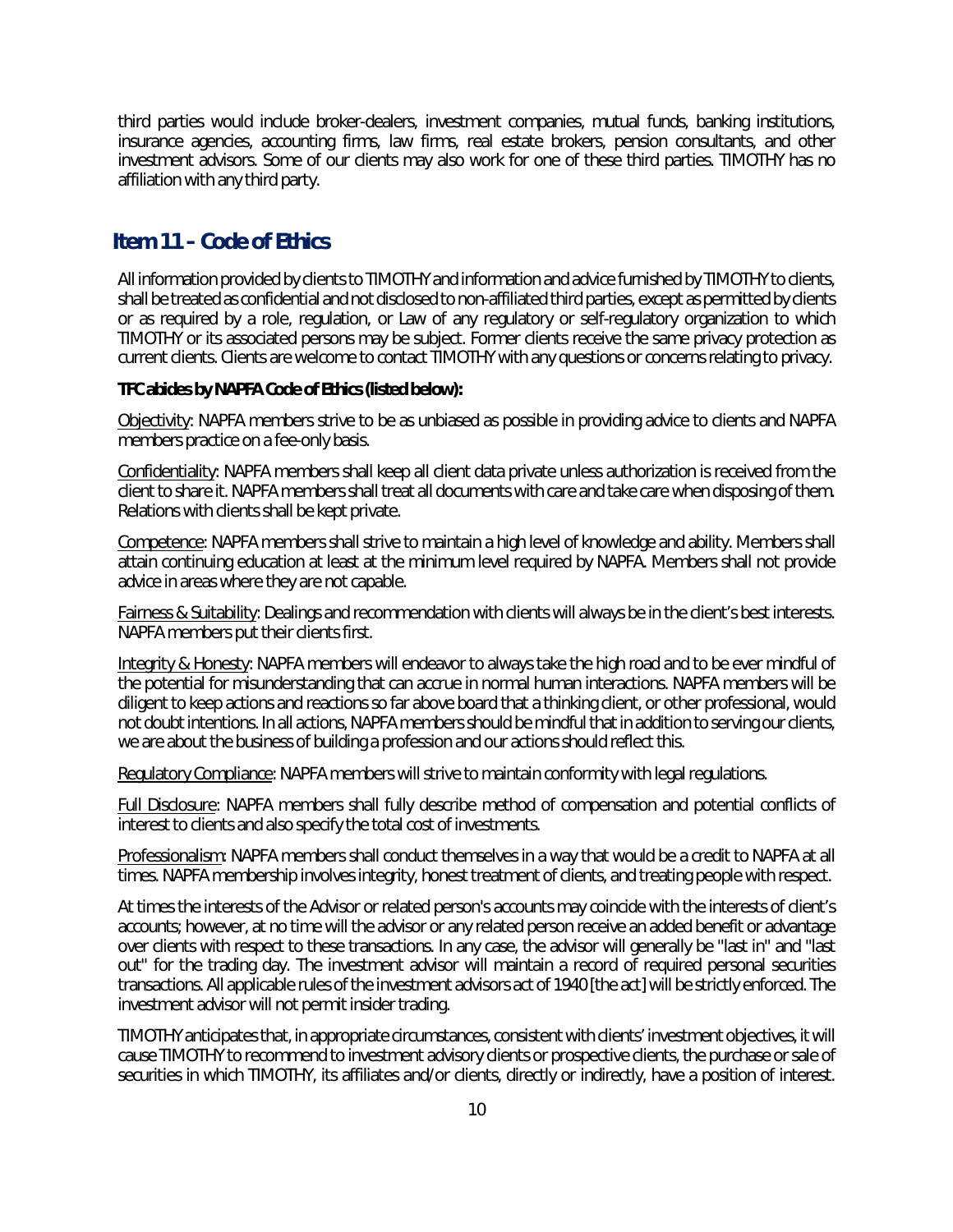TIMOTHY's employees and persons associated with TIMOTHY are required to follow TIMOTHY's Code of Ethics. Subject to satisfying this policy and applicable laws, officers, directors and employees of TIMOTHY and its affiliates may trade for their own accounts in securities which are recommended to and/or purchased for TIMOTHY's clients. The Code of Ethics is designed to assure that the personal securities transactions, activities and interests of the employees of TIMOTHY will not interfere with (i) making decisions in the best interest of advisory clients and (ii) implementing such decisions while, at the same time, allowing employees to invest for their own accounts. Under the Code certain classes of securities have been designated as exempt transactions, based upon a determination that these would materially not interfere with the best interest of TIMOTHY's clients. In addition, the Code requires pre-clearance of many transactions, and restricts trading in close proximity to client trading activity. Nonetheless, because the Code of Ethics in some circumstances would permit employees to invest in the same securities as clients, there is a possibility that employees might benefit from market activity by a client in a security held by an employee. Employee trading is regularly monitored under the firm's policies and procedures to reasonably detect and mitigate conflicts of interest between TIMOTHY and its clients. TIMOTHY's clients or prospective clients may request a copy of the firm's Code of Ethics by contacting us at 630-681-0700.

# <span id="page-12-0"></span>**Item 12 – Brokerage Practices**

TIMOTHY recommends or has recommended firms such as Charles Schwab, Fidelity, TD Ameritrade, Vanguard or similar broker/dealer firms. Recommendations are based upon the quality and cost of services provided along with specific client needs. Ultimately, it is the client who makes the decision as to where to execute their transactions, not TIMOTHY. TIMOTHY does not receive any commission, soft dollars, client referrals or any other benefits from recommending a particular broker-dealer.

TIMOTHY permits clients to choose the direct brokerage of their choice. Clients understand that it is their decision which broker-dealer to use and that they may be charged more money by not being in an aggregated account.

## <span id="page-12-1"></span>**Item 13 – Review of Accounts**

TIMOTHY focuses on providing financial planning services which may involve advice on income, cash flow management, retirement, financial independence, college funding, estate planning, investment portfolio issues, tax saving strategies, and risk management. These services are offered on an hourly or fixed fee project basis and terminate upon delivery of the plan/advice according to the Client Service Agreement. The advice given may include the recommendation of annual reviews/updates and it would be the Client's responsibility to initiate additional services as needed.

TIMOTHY also provides consultation services on an hourly or flat fee basis, depending on the complexity of services, and when done, no reviews of the account are performed, unless provided for under the terms of the Engagement letter with the client. It is the client's responsibility to initiate additional services of TIMOTHY. Many clients request a periodic reminder for initiating additional services. TIMOTHY will not perform review of client accounts or financial plans unless the Client requests a review.

Clients engaging TIMOTHY for financial planning will only receive reports at the time of the plan presentation or a snapshot if engaged for follow-up services.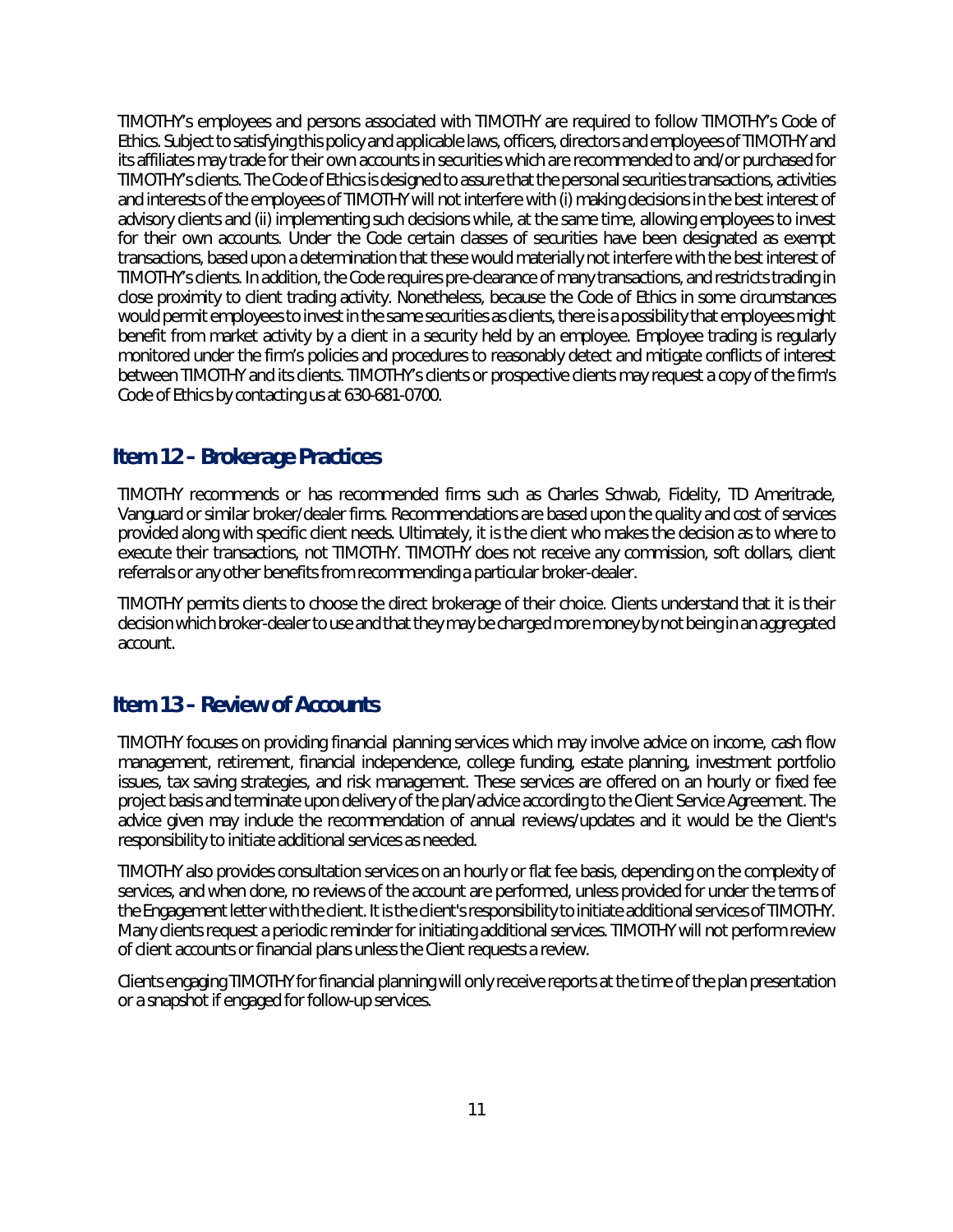# <span id="page-13-0"></span>**Item 14 – Client Referrals and Other Compensation**

TIMOTHY receives no compensation for client referrals. As a thank you, TIMOTHY typically gives a \$10 gift card to anyone who refers someone to us whether they become clients or not. TIMOTHY may also receive referrals from associations that we belong to, such as NAPFA, or through website searches. Other than this, the firm does not compensate third-parties for referrals.

TIMOTHY employees attend conferences at which exhibitors have booths. Employees may accept trinkets at conference exhibit booths as long as the trinkets are less than \$50 in estimated value. Employees may also receive gifts or similar items from other professionals, as long as they are less than \$50 in estimated value. To do otherwise would appear ungrateful.

### <span id="page-13-1"></span>**Item 15 – Custody**

TIMOTHY does not have custody of any client funds. Clients should receive at least quarterly statements from the broker dealer, bank or other qualified custodian that holds and maintains client's investment assets. TIMOTHY recommends clients carefully review such statements.

### <span id="page-13-2"></span>**Item 16 – Investment Discretion**

TIMOTHY does not accept or have any discretionary authority to manage securities accounts on behalf of clients. Clients may authorize TIMOTHY to have Inquiry Only access so we may view information for the client's convenience upon re-engagement of services, but we would not have any ability to transact any trades or changes.

# <span id="page-13-3"></span>**Item 17 – Voting Client Securities**

As a matter of firm policy and practice, TIMOTHY does not have any authority to and does not vote proxies on behalf of advisory clients. Clients retain the responsibility for receiving and voting proxies for any and all securities maintained in client portfolios. TIMOTHY may provide advice to clients regarding the clients' voting of proxies if requested by client.

### <span id="page-13-4"></span>**Item 18 – Financial Information**

Registered investment advisors are required in this Item to provide you with certain financial information or disclosures about TIMOTHY's financial condition. TIMOTHY has no financial commitment that impairs its ability to meet contractual and fiduciary commitments to clients, and has not been the subject of a bankruptcy proceeding. TIMOTHY does not have any discretionary authority or custody of client funds or securities. We do not require or solicit prepayment of more than \$500 in fees per client six months in advance. If they wish, ongoing clients may purchase blocks of time in advance to be maintained as a credit balance. This program is similar to buying a gift card for our services and any unused balance is fully refundable at any time.

(End of ADV Part 2A: Firm Brochure)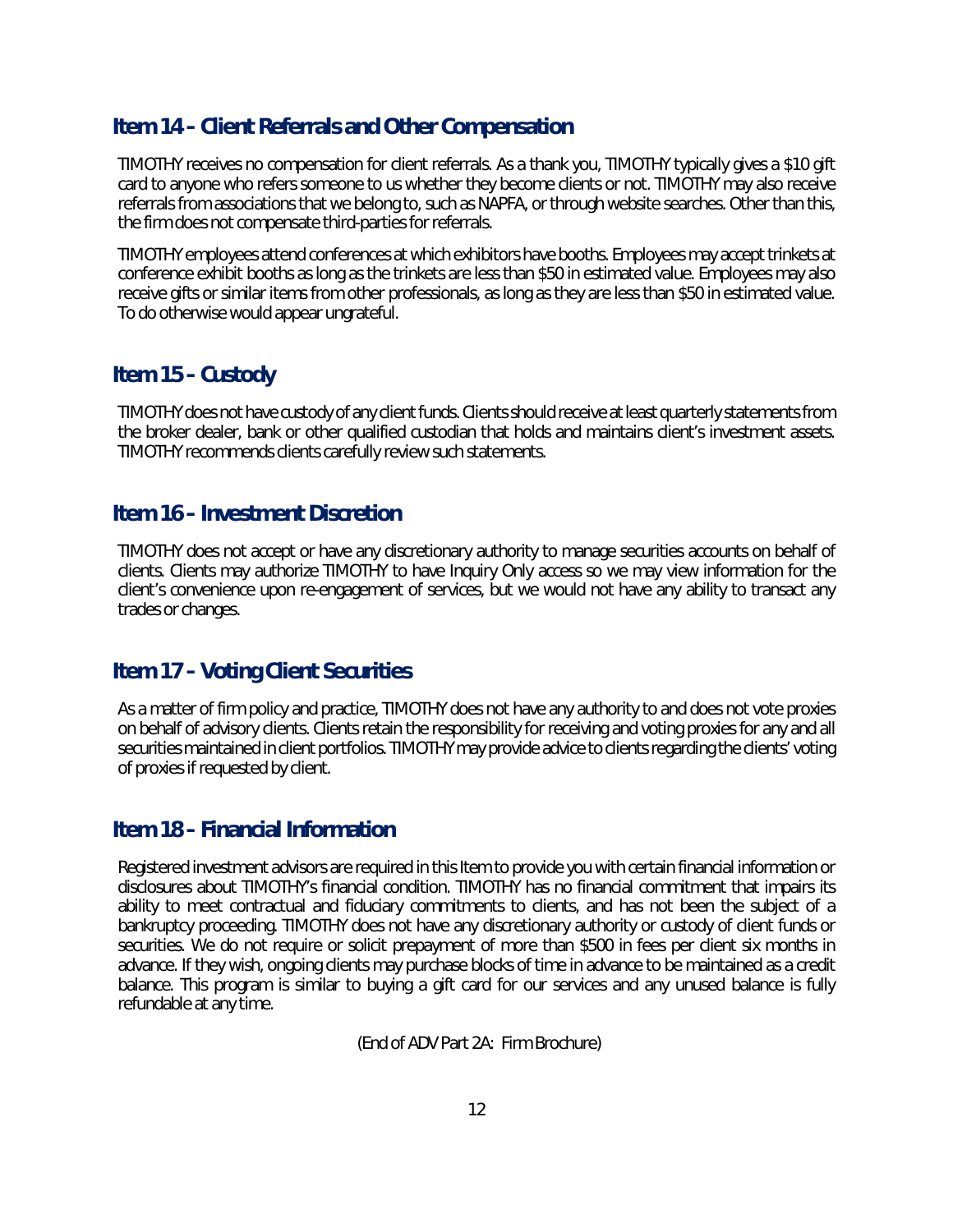

FORM ADV Part 2B **May 15, 2022** 

# <span id="page-14-0"></span>**Timothy Financial Counsel, Inc. 104 E. Roosevelt Road, Suite 200 Wheaton, IL 60187**

# **630-681-0700**

# **[www.timothyfinancial.com](http://www.timothyfinancial.com/)**

This brochure supplement provides information about our financial planners at Timothy Financial Counsel, Inc. ("TIMOTHY"). It supplements the TIMOTHY firm brochure. That brochure (ADV Part 2A) is available to all clients upon request and can be downloaded from our website, [www.timothyfinancial.com.](http://www.timothyfinancial.com/) If you have any questions about the contents of this Brochure, please contact us at 630-681-0700 or [info@timothyfinancial.com.](mailto:info@timothyfinancial.com)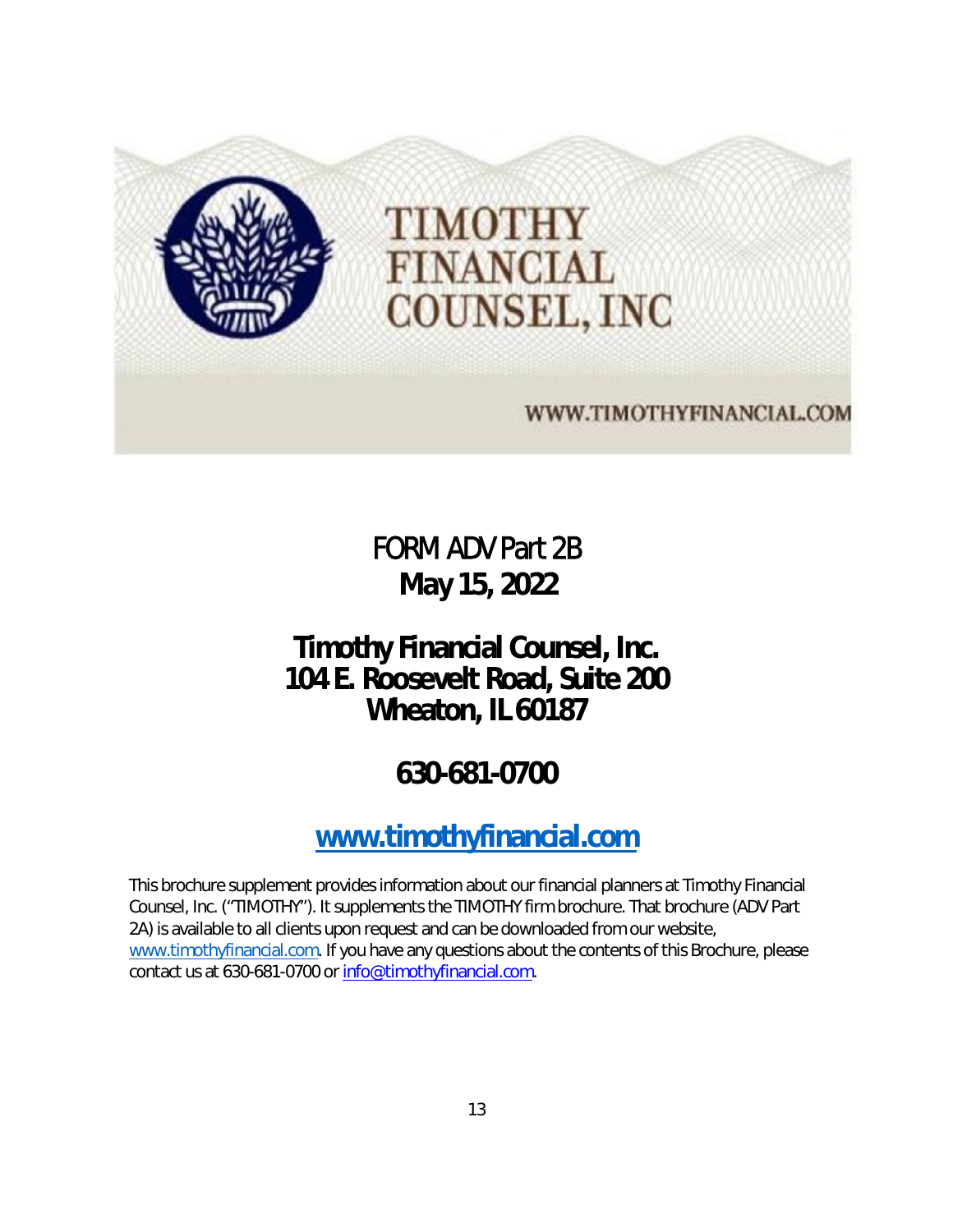## **Item 2 – Educational Background and Business Experience**

**Mark Berg** is the Chief Executive Officer and Founding Principal of Timothy Financial Counsel, Inc. Mark oversees the financial planning process and management of the firm. In certain circumstances, he takes on new clients. Prior to starting TIMOTHY, Mark served as a Client Manager at a high-end, fee-only financial planning firm, and has provided fee-only counsel since 1995.

*DOB:* **1971** *Professional Designations:* CERTIFIED FINANCIAL PLANNER® (1998) \*\* *Education:* Wheaton College: B.A. Economics (1993) *Business:*  Timothy Financial Counsel, Inc. (Wheaton, IL) Chief Executive Officer and Founding Principal (2000 – Present) Ronald Blue & Co. (Oak Brook, IL) Client Manager (1995–2000)

**Brian Wildman** is a Principal, President, and Chief Compliance Officer at Timothy Financial Counsel since 2019. He provides oversight and day to day operations of the firm. He has many years of financial services experience including corporate finance, banking, and wealth management.

#### *DOB:* **1963**

## *Education:*  Wheaton College: B.A. Economics (1985) DePaul University: M.B.A Finance (1990) *Business:*  Timothy Financial Counsel, Inc. (Wheaton, IL) President/Chief Compliance Officer (2019 – Present) MB Financial Bank, N.A (Rosemont, IL) Executive Vice President (2003 – 2019) American National Bank & Trust Company of Chicago (Chicago, IL) First Vice President (1988 – 2003)

**Hoan Taussig** is a Principal and Director at Timothy Financial Counsel, Inc. and has been serving TIMOTHY clients since 2007. She provides planning support to all TIMOTHY clients and is lead advisor for select clients, while also managing some business aspects of TIMOTHY. She has many years of financial experience with an array of responsibilities throughout her career in the accounting and finance industry.

*DOB:* **1977** *Professional Designations:* CERTIFIED FINANCIAL PLANNER® (2011) \*\* *Education:* Wheaton College: B.A. Business Economics (1999) *Business:*  Timothy Financial Counsel, Inc. (Wheaton, IL) Principal and Director (2007 – Present)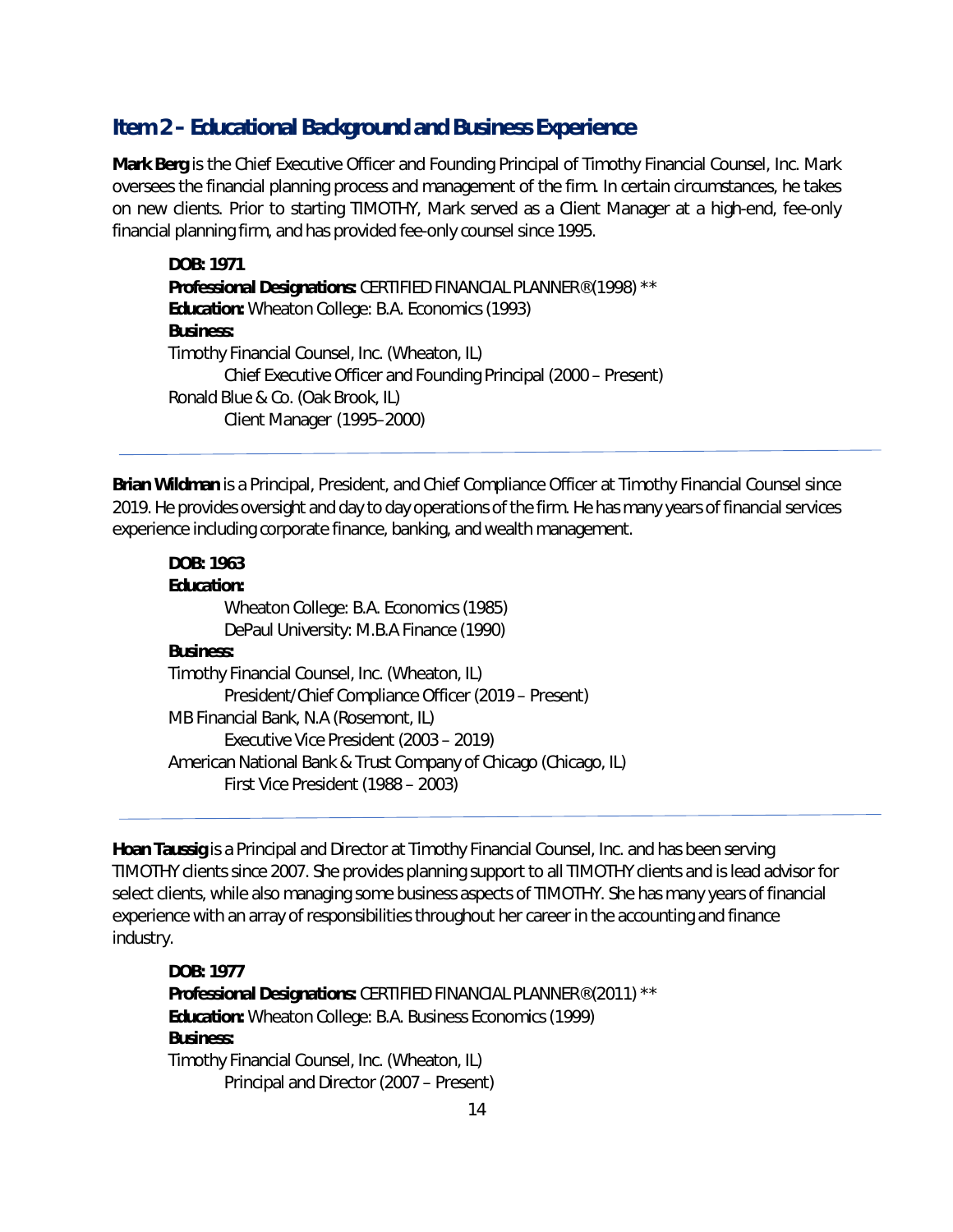Spectrum Business Resources (Lisle, IL) Accountant (2006 - 2007) T-Systems North America, Inc. (Lisle, IL) Senior Accountant/Financial Analyst (2001 – 2008)

**Michael Thrasher** is a Principal and Lead Advisor at Timothy Financial Counsel, Inc. and has been serving TIMOTHY clients since 2015. He provides planning support to all TIMOTHY clients and is the lead advisor for select clients. Prior to joining TIMOTHY, he interned as an internal accountant with Caterpillar and as a District Manager with Aldi. He also worked for the University of Illinois Dept of Accountancy as Graduate Teaching Assistant.

## *DOB:* **1992** *Professional Designations:*  CERTIFIED FINANCIAL PLANNER® (2017) \*\* CPA (2016) *Education:*  University of Illinois: B.A. Accounting (2014) University of Illinois: Master of Accounting (2015) *Business:*  Timothy Financial Counsel, Inc. (Wheaton, IL) Senior Financial Advisor (2015 - Present) Aldi U.S. (Batavia, IL) Intern to District Manager (2014 – 2015) Caterpillar, Inc. Intern to Internal Accountant (2013 – 2014)

**Kara Beth Vance** is a Principal and Lead Advisor at Timothy Financial Counsel, Inc. and has been serving TIMOTHY clients since 2016. She provides planning support to all TIMOTHY clients and is the lead advisor for many clients. Prior to joining TIMOTHY, Kara was a client advisor for an investment advisory firm where she managed assets for their clients. In that capacity, she was responsible for portfolio allocation as well as providing advice on cash flow strategies, retirement plan design, estate planning and insurance.

## *DOB:* **1987** *Professional Designations:*  CERTIFIED FINANCIAL PLANNER® (2015) \*\* *Education:*  Wheaton College: B.A. Economics (2009) *Business:*  Timothy Financial Counsel, Inc. (Wheaton, IL) Principal and Lead Advisor (2016 - Present) Mercer Advisors (Schaumburg, IL) Client Advisor (2015-2016)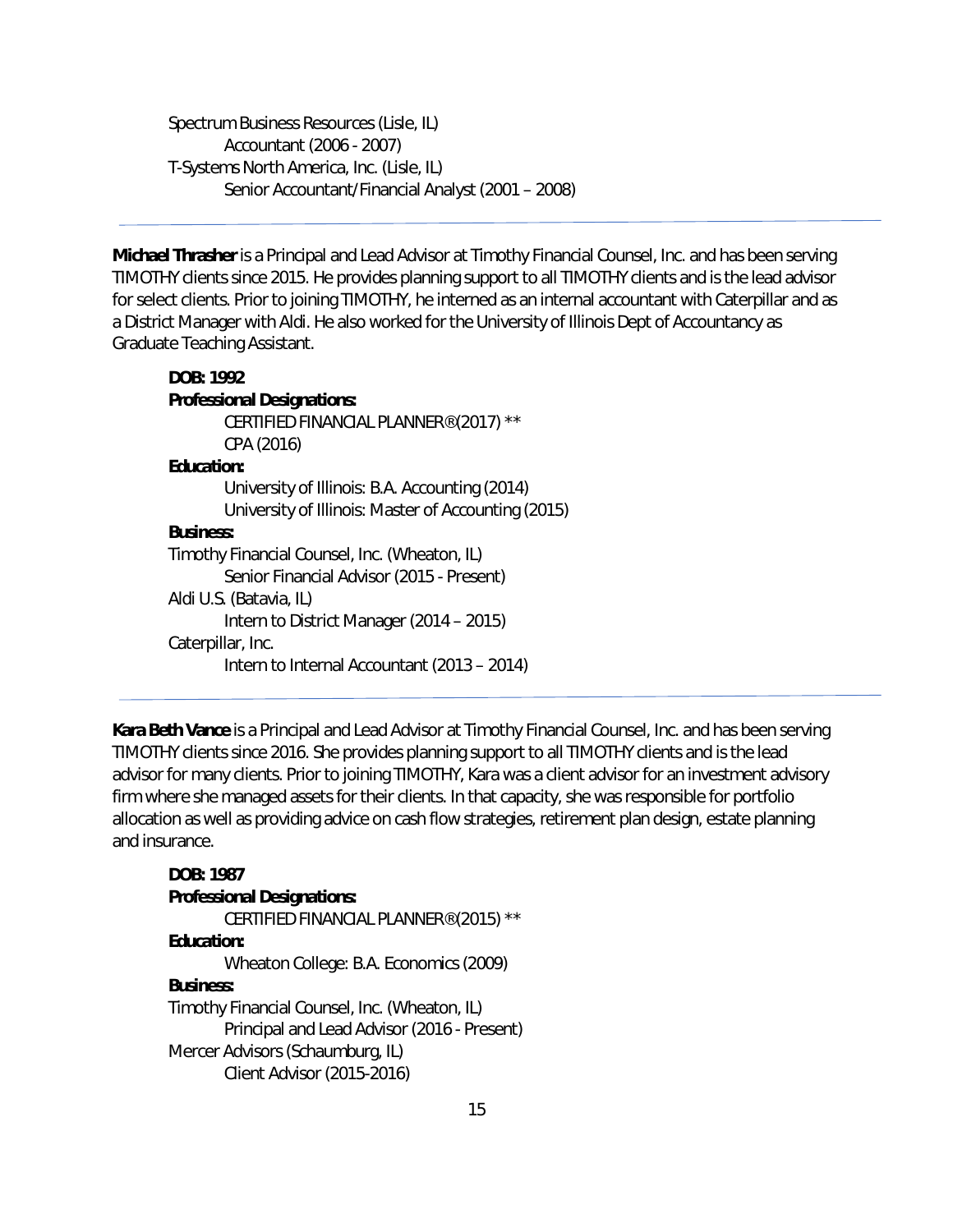Operations Manager (2014-2015) Financial Associate (2010-2013)

**Charis Ellis** is a Senior Financial Advisor at Timothy Financial Counsel, Inc. and has been serving TIMOTHY clients since 2018. She provides planning support to all TIMOTHY clients and is the lead advisor for select clients. Prior to joining TIMOTHY, Chairs was a client advisor for an investment advisory broker firm where she managed assets for their clients.

## *DOB:* **1987** *Professional Designations:*  CERTIFIED FINANCIAL PLANNER® (2019) \*\* *Education:*  Drexel University: M.A. Arts Administration (2014) Greenville University: B.S. Marketing (2010) *Business:*  Timothy Financial Counsel, Inc. (Wheaton, IL) Senior Financial Advisor (2018 - Present) Edward Jones (Wheaton, IL) Financial Advisor (2015-2018) SDG Music Foundation (Glen Ellyn, IL) Project Manager (2011-2014)

**Jacob Frerichs** is a Senior Financial Advisor at Timothy Financial Counsel, Inc. and has been serving TIMOTHY clients since 2018. He provides planning support to all TIMOTHY clients and is the lead advisor for many clients. Prior to joining TIMOTHY, Jacob was an office professional for a financial services organization where he worked directly under Financial Representatives. In that capacity, he researched, analyzed and presented client portfolios utilizing various financial planning software along with responsibilities regarding team compliance.

```
DOB: 1995
Professional Designations: 
       CERTIFIED FINANCIAL PLANNER® (2020) ** 
Education: 
       University of Illinois at Urbana-Champaign: B.S. Kinesiology (2017) 
Business: 
Timothy Financial Counsel, Inc. (Wheaton, IL) 
        Senior Financial Advisor (2018 - Present) 
Thrivent Financial (Champaign, IL) 
       Financial Planner (2017-2018)
```
**Lydia Newby** is a Client Services Team Lead at Timothy Financial Counsel, Inc. and has been serving TIMOTHY clients since 2017. She provides administrative and planning support to all team members at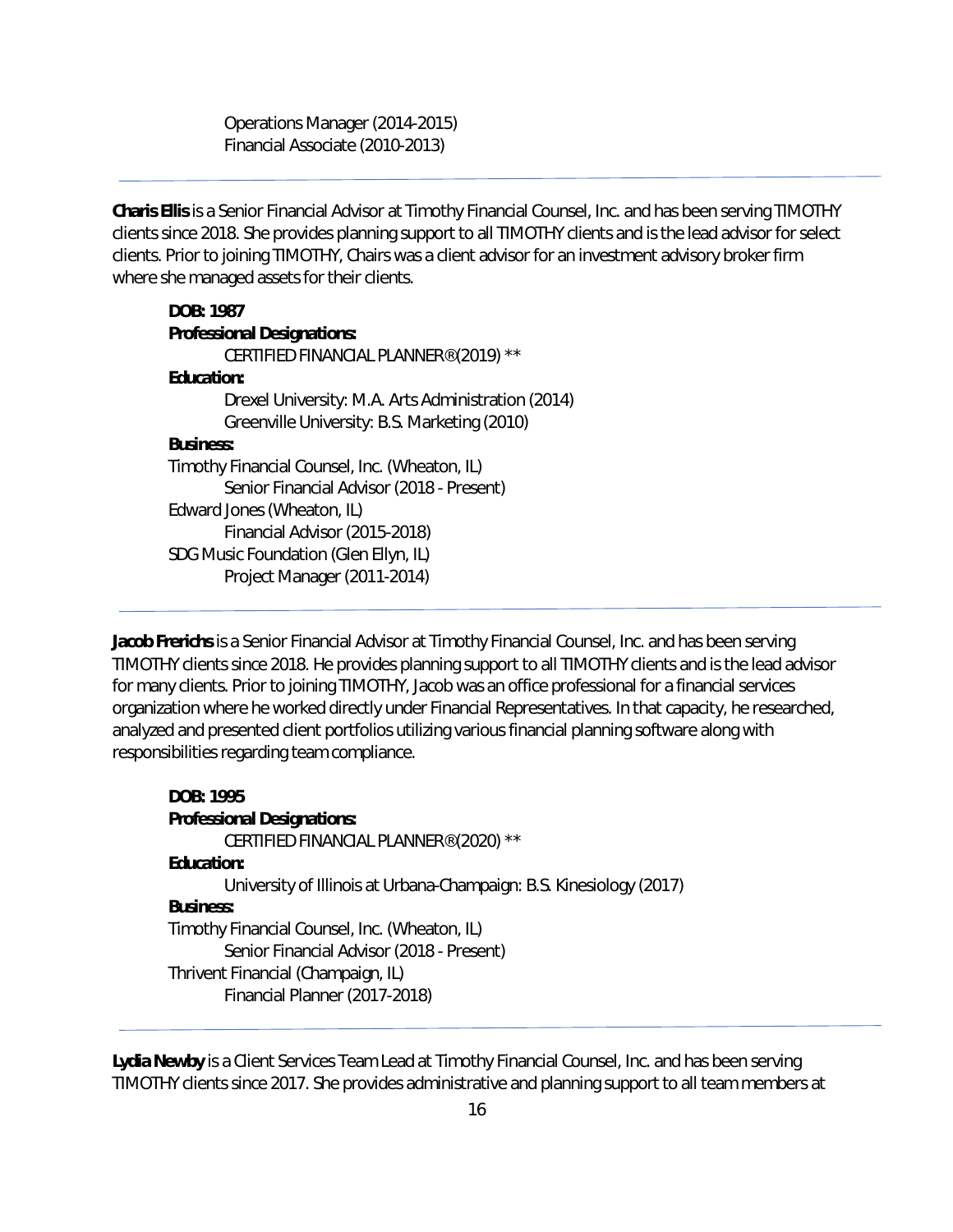TIMOTHY. Prior to joining TIMOTHY, she was employed at a large insurance brokerage firm where she worked since 2012.

## *DOB:* **1987** *Education:*  Moody Bible Institute: B.S. Theological Studies (2020) College of DuPage: Associate of Science (2008) *Business:*  Timothy Financial Counsel, Inc. (Wheaton, IL) Client Services Team Lead (2017 - Present) Marsh USA, Inc. (Chicago, IL) Insurance Specialist (2012-2017)

**Luke Lamar** is a Financial Advisor at Timothy Financial Counsel, Inc. and has been serving TIMOTHY clients since 2020. He provides planning support to all TIMOTHY clients and is the lead advisor for many new clients. Prior to joining TIMOTHY, he was employed at a large asset management firm where he worked since 2016.

#### *DOB:* **1992**

### *Professional Designations:*  CERTIFIED FINANCIAL PLANNER® (2021) \*\* CFA® Charterholder (2019) *Education:*  Truman State University: B.S. (2015) *Business:*  Timothy Financial Counsel, Inc. (Wheaton, IL) Financial Planner (2020 - Present) First Trust Portfolios L.P. (Wheaton, IL) Associate Analyst (2016 - 2020)

**Andrew Lindquist** is a Financial Advisor at Timothy Financial Counsel, Inc. and has been serving TIMOTHY clients since 2021. He provides administrative and planning support to all team members at TIMOTHY. Prior to joining TIMOTHY, he was employed as a schoolteacher since 2013.

#### *DOB:* **1990**  *Education:*

```
Dominican University (IL): M.A. Education (2015) 
       Wheaton College (IL): B.A. Spanish and Economics (2012) 
Business: 
Timothy Financial Counsel, Inc. (Wheaton, IL) 
       Financial Advisor (2021 - Present) 
Noble Network of Charter Schools (Chicago, IL )
```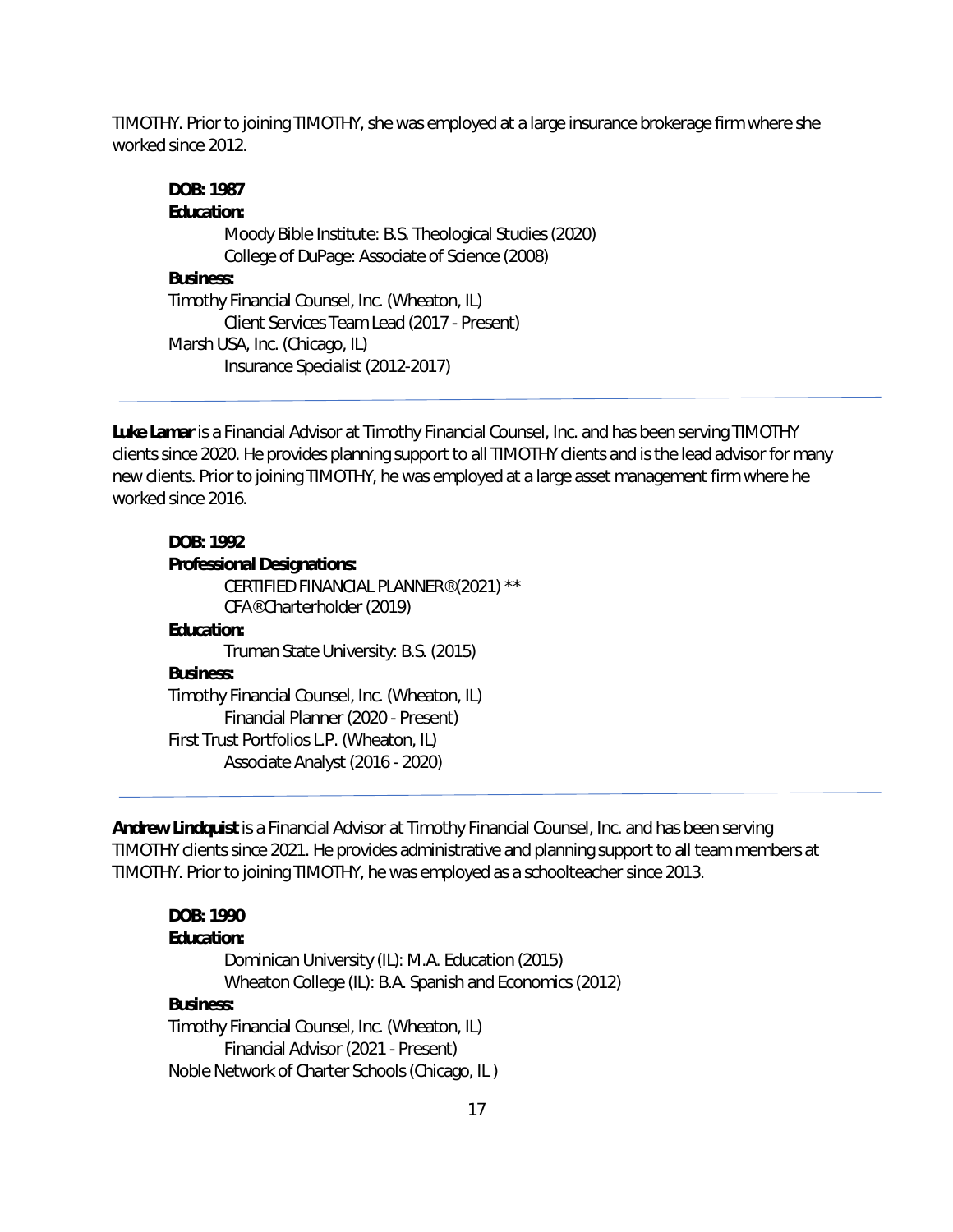Mathematics Teacher, Athletic Director, and Basketball Coach (2015 – 2020) Chicago Public Schools (Chicago, IL ) Fifth Grade Bilingual Teacher (2013 – 2015)

**Audrey Onufrock** is a Financial Planner at Timothy Financial Counsel, Inc. and has been serving TIMOTHY clients since 2021. She provides administrative and planning support to all team members at TIMOTHY. Prior to joining TIMOTHY, she was a Wealth Management intern at UBS Group AG and a Sales and Marketing intern at Messina Group, Inc.

#### *DOB:* **1998**

# *Education:*

Hillsdale College (MI): B.A. Economics (2020)

#### *Business:*

Timothy Financial Counsel, Inc. (Wheaton, IL) Financial Planner (2021 - Present) Hillsdale College (Hillsdale, MI) Contact Center Team Leader (2018 – 2020) Messina Group, Inc. (Chicago, IL ) Intern to President & CEO (2019) UBS Group AG (Chicago, IL ) Summer Wealth Management Intern (2018)

**Blake Vankerkhoff** is a Client Services Associate at Timothy Financial Counsel, Inc. and has been serving TIMOTHY clients since 2021. He provides administrative and planning support to all team members at TIMOTHY. Prior to joining TIMOTHY, he worked for a large, national bank in both business and consumer banking.

#### **DOB: 1996**

**Education:** Wheaton College (IL): B.A. International Relations (2018) **Business:** Timothy Financial Counsel, Inc. (Wheaton, IL) Client Services Associate (2021 – Present) Veth Group (Wheaton, IL) Project Manager (2021) JP Morgan Chase (Wheaton, IL) Relationship Banker (2019 – 2021) FONA International Inc. (Geneva, IL) Project Coordinator (2019)

**Aaron Deeke** is a Financial Planner at Timothy Financial Counsel, Inc. and has been serving TIMOTHY clients since 2021. He provides administrative and planning support to all team members at TIMOTHY.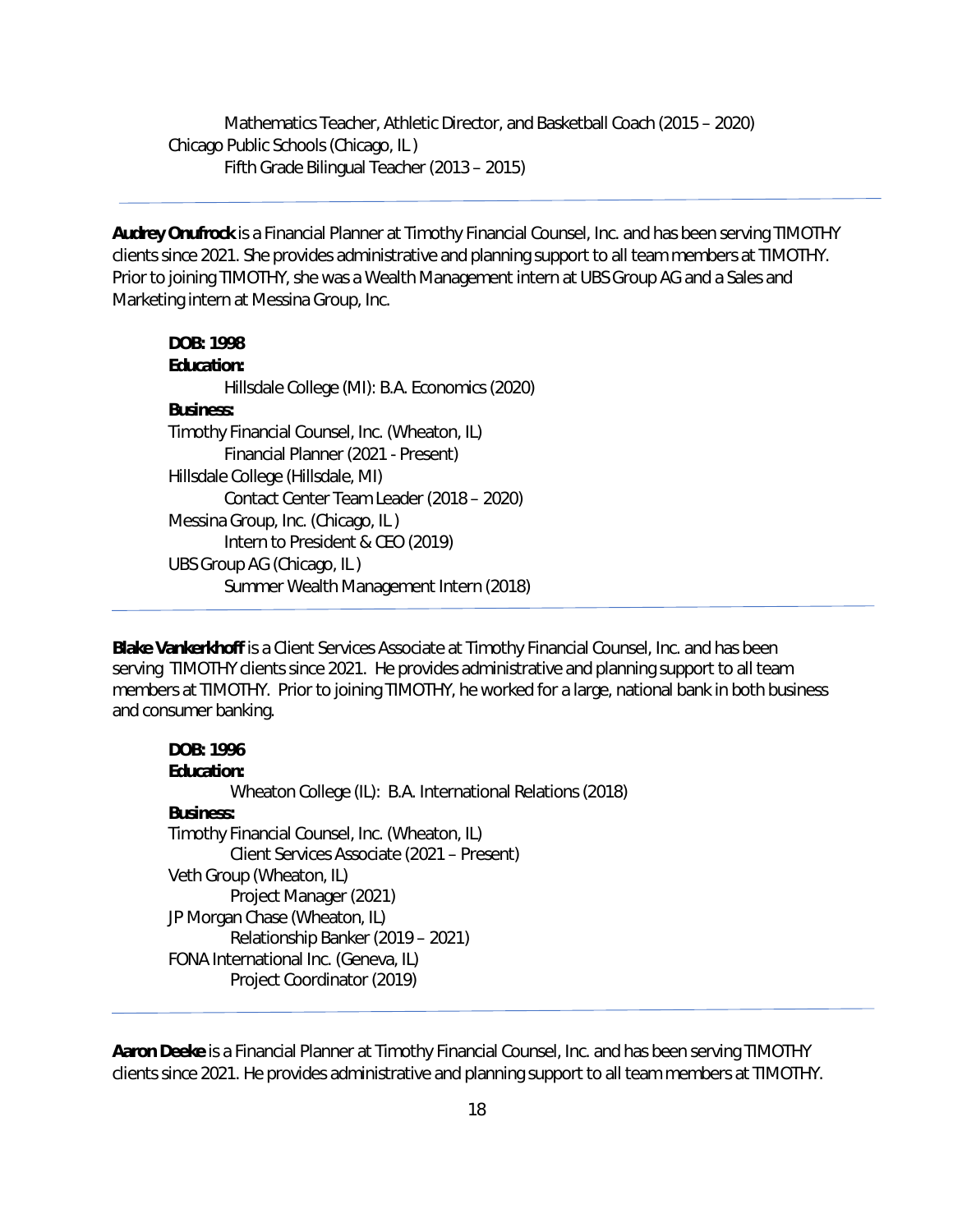Prior to joining TIMOTHY, he was a Project Manager for the CME Group and a Staff Financial Analyst for Allstate Insurance.

*DOB:* 1997 Education: University of Illinois at Urbana-Champaign (IL): B.S. Actuarial Science (2019) Business: Timothy Financial Counsel, Inc. (Wheaton, IL) Financial Planner (2021 - Present) CME Group, Inc. (Chicago, IL ) Project Manager, Global Information Security Delivery (2020-2021) Allstate Corporation (Northbrook, IL ) Staff Financial Analyst (2019-2020)

*\*\* The CFP® certification is a voluntary certification; no federal or state regulation requires financial planners to hold CFP® certification. It is recognized in the US and a number of other countries for its (1) high standard of professional education; (2) stringent code of conduct and standards of practice; and (3) ethical requirements that govern professional engagements with clients. Currently, more than 75,000 individuals have obtained CFP® certification in the US. To attain the right to use the CFP® marks, an individual must satisfactorily fulfill the following requirements:* 

- *Education Complete an advanced college-level course of study addressing the financial planning subject areas that CFP Board's studies have determined as necessary for the competent and professional delivery of financial planning services, and attain a Bachelor's Degree from a regionally accredited United States college or university (or its equivalent from a foreign university). CFP Board's financial planning subject areas include insurance planning and risk management, employee benefits planning, investment planning, income tax planning, retirement planning,*
- *Examination Pass the comprehensive CFP® Certification Examination. The examination includes case studies and client scenarios designed to test one's ability to correctly diagnose financial planning issues and apply one's knowledge of financial planning to real world circumstances;*
- *Experience Complete at least three years of full-time financial planning-related experience (or the equivalent, measured as 2,000 hours per year);*
- **Ethics Agree to be bound by CFP Board's Standards of Professional Conduct, a set of documents outlining the ethical** *and practice standards for CFP® professionals.*

*Individuals who become certified must complete the following ongoing education and ethics requirements in order to maintain the right to continue to use the CFP® marks:* 

- *Continuing Education Complete 30 hours of continuing education hours every two years, including two hours on the Code of Ethics and other parts of the Standards of Professional Conduct, to maintain competence and keep up with developments in the financial planning field;*
- *Ethics Renew an agreement to be bound by the Standards of Professional Conduct. The Standards prominently require that CFP® professionals provide financial planning services at a fiduciary standard of care. This means CFP® professionals must provide financial planning services in the best interests of their clients.*

*CFP® professionals who fail to comply with the above standards and requirements may be subject to CFP Board's enforcement process, which could result in suspension or permanent revocation of their CFP® certification.* 

# **Item 3 – Disciplinary Information**

There have not been, nor are any pending, disciplinary or legal events for any existing employee of TIMOTHY.